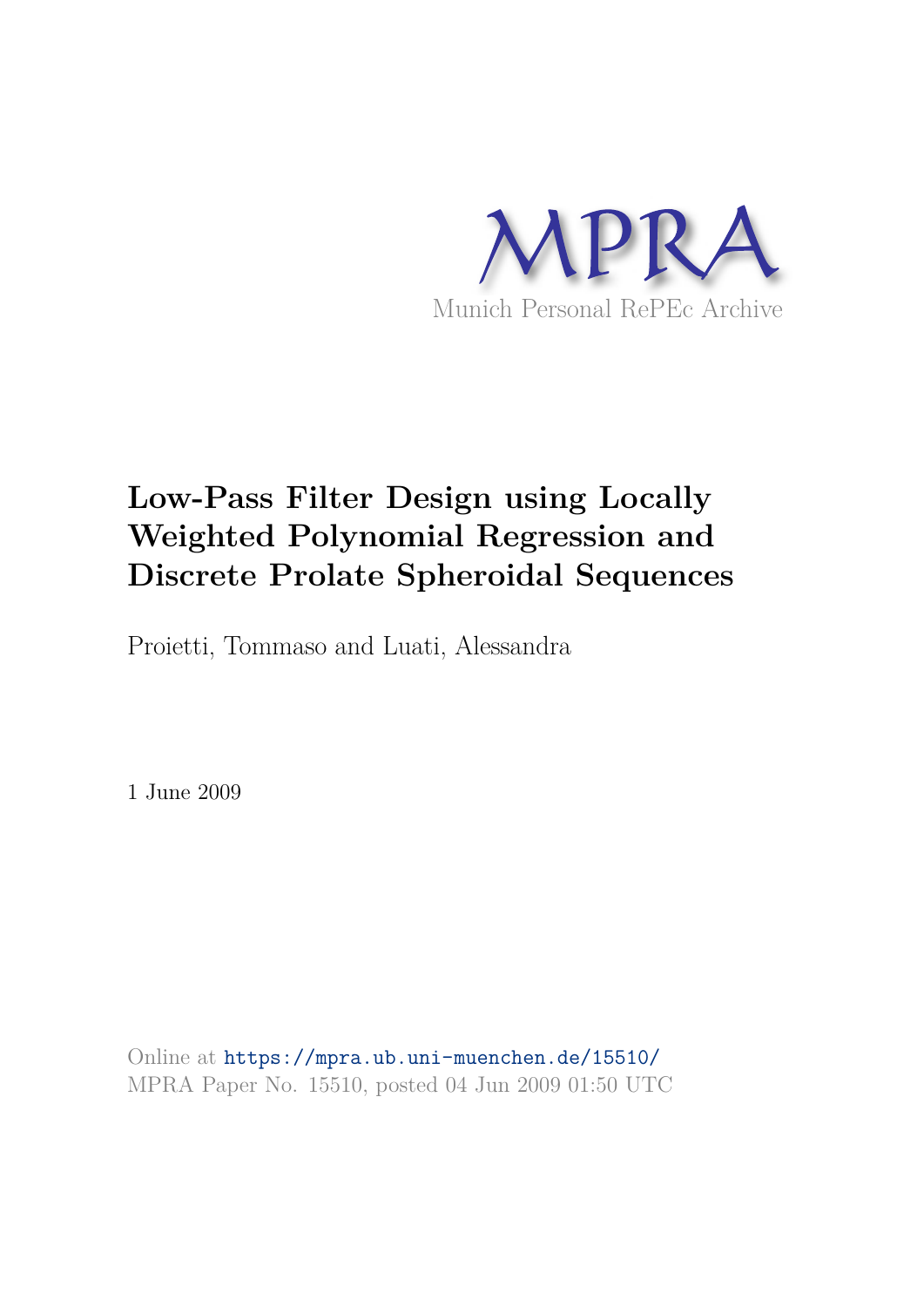## **Low-Pass Filter Design using Locally Weighted Polynomial Regression and Discrete Prolate Spheroidal Sequences**

Tommaso Proietti S.E.F. e ME. Q. University of Rome "Tor Vergata"

Alessandra Luati Department of Statistics University of Bologna

1st June 2009

### **Abstract**

The paper concerns the design of nonparametric low-pass filters that have the property of reproducing a polynomial of a given degree. Two approaches are considered. The first is locally weighted polynomial regression (LWPR), which leads to linear filters depending on three parameters: the bandwidth, the order of the fitting polynomial, and the kernel. We find a remarkable linear (hyperbolic) relationship between the cutoff period (frequency) and the bandwidth, conditional on the choices of the order and the kernel, upon which we build the design of a low-pass filter.

The second hinges on a generalization of the maximum concentration approach, leading to filters related to discrete prolate spheroidal sequences (DPSS). In particular, we propose a new class of lowpass filters that maximize the concentration over a specified frequency range, subject to polynomial reproducing constraints. The design of generalized DPSS filters depends on three parameters: the bandwidth, the polynomial order, and the concentration frequency. We discuss the properties of the corresponding filters in relation to the LWPR filters, and illustrate their use for the design of low-pass filters by investigating how the three parameters are related to the cutoff frequency.

**Keywords** Low-Pass filters; Kernels; Concentration; Filter Design.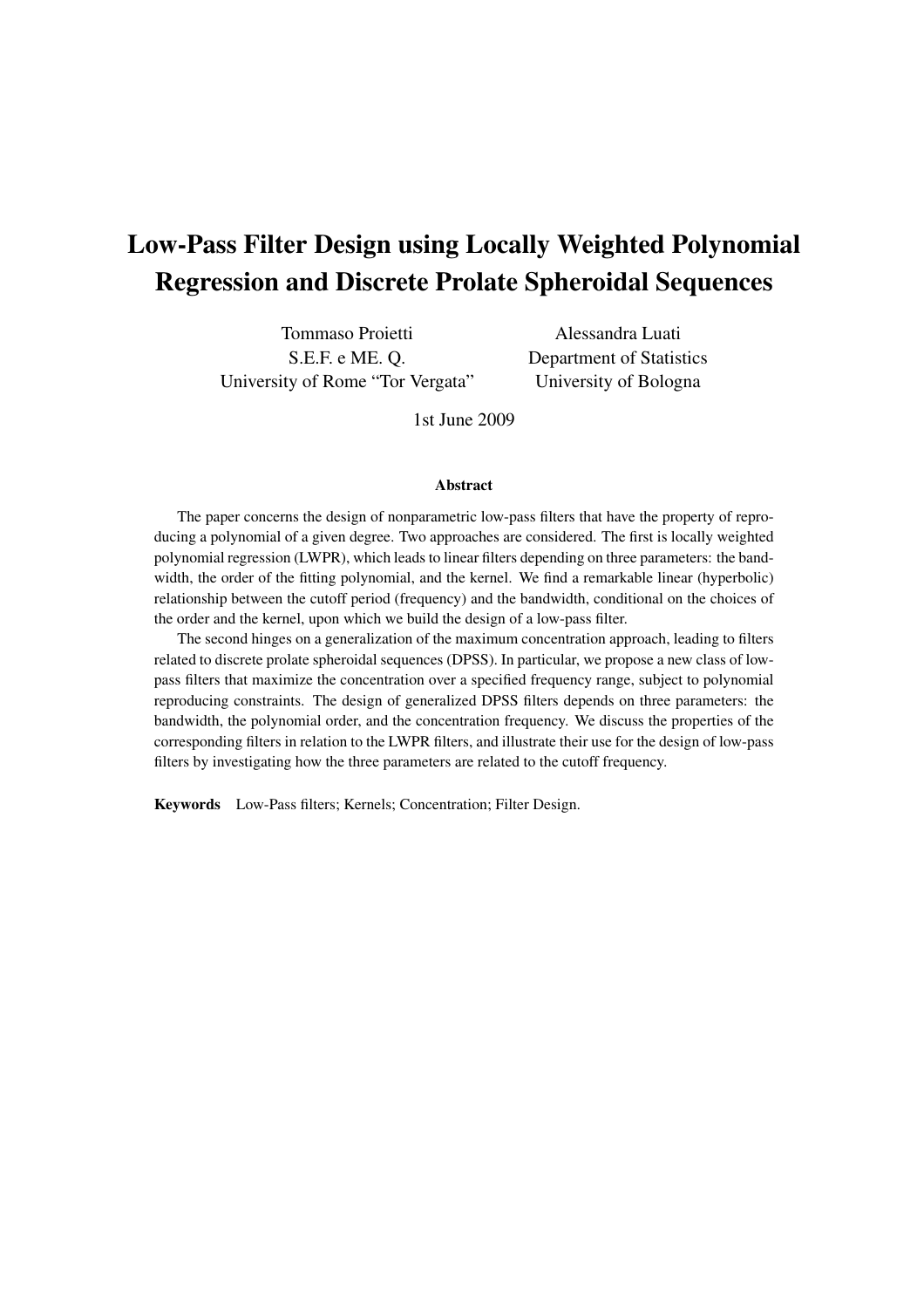### **1 Introduction**

Trend filters that arise from fitting a locally weighted polynomial to a time series have a well established tradition in time series analysis and signal extraction; see Anderson (1971, ch. 3), Kendall (1973), Kendall, Stuart and Ord (1983), and the excellent historical review in Cleveland and Loader (1996). A thorough treatment is provided in books like Fan and Gijbels (1996), Loader (1999), Härdle (1989), Hastie and Tibshirani (1990) Ruppert, Wand and Carroll (2003), Fan and Yao (2005).

Locally weighted polynomial regression (LWPR) generates finite impulse response filters (LWPR filters, henceforth), that are widely applied in practice. See Ladiray and Quenneville (2001) for the application of the Henderson (1916) and Macaulay (1931) filters within the X-12 seasonal adjustment procedure. The seasonal-trend decomposition procedure STL, by Cleveland *et al.* (1990) is based on a particular LWPR filter called Loess.

The properties of LWPR filters are uniquely determined by three ingredients: the order of the approximating polynomial, the size of the neighborhood, also known as the bandwidth, and the weighting, or kernel, function. While on the one hand the choice of the kernel contributes only marginally to the estimation accuracy (see e.g. Härdle, 1989, sec.  $4.5$ ), and, for economic applications, the order of the polynomial never goes beyond the cubic, on the other hand the bandwidth is the most crucial component of the accuracy of the method, and thus its selection is a very sensitive issue. Usually, it is estimated from the observed data according to some criterion, e.g. by crossvalidation.

LWPR filters are trend extraction filter, and as such they somehow pass low frequency components and reduce the amplitude of high frequency ones. The first aim of the paper is to enforce the interpretation of LWPR filters as low-pass filters and to illustrate how the cutoff period (or frequency) is related to the above three key ingredients: bandwidth, polynomial order and kernel.

We define the cutoff period  $P_c$  as the smallest periodicity of the fluctuations that are passed i.e. that are preserved to a great extent, by the filter, whereas the fluctuations with smaller period are compressed. Conversely, the cutoff frequency in radians  $\omega_c \in (0, \pi)$  is the maximum frequency in radians that is preserved by the filter, whereas higher frequencies are suppressed. The two quantities are inversely related, as  $P_c = 2\pi/\omega_c$ . An ideal low-pass filter has unit transfer function (TF) in the frequency range  $(0, \omega_c)$ , and zero TF elsewhere (see Percival and Walden, 1993).

For any LWPR filter, we derive the underlying cutoff frequency by least squares filter design principles, as the frequency at which a given LWPR filter provides the best approximation to an ideal low pass filter. Interestingly, we find out that given the kernel and polynomial order, the cutoff period is linearly related to the bandwidth; the intercept and slope of the linear relationship depend on the the order of the polynomial and the kernel.

This tight relationship is a mixed blessing: one the one hand, for any LWPR we can determine a reference period or frequency, which would enable us, say, to pick up the correct combination of bandwidth, order and kernel that produces a trend filter passing all the fluctuation with period greater than 8, or 10, years (the deviations of the observations from this component would be an high-pass component that is often identified as the business cycle). On the other hand, the relationship is also a most important limiting factor in the design of a LWPR low-pass filter. For instance, it will turn out that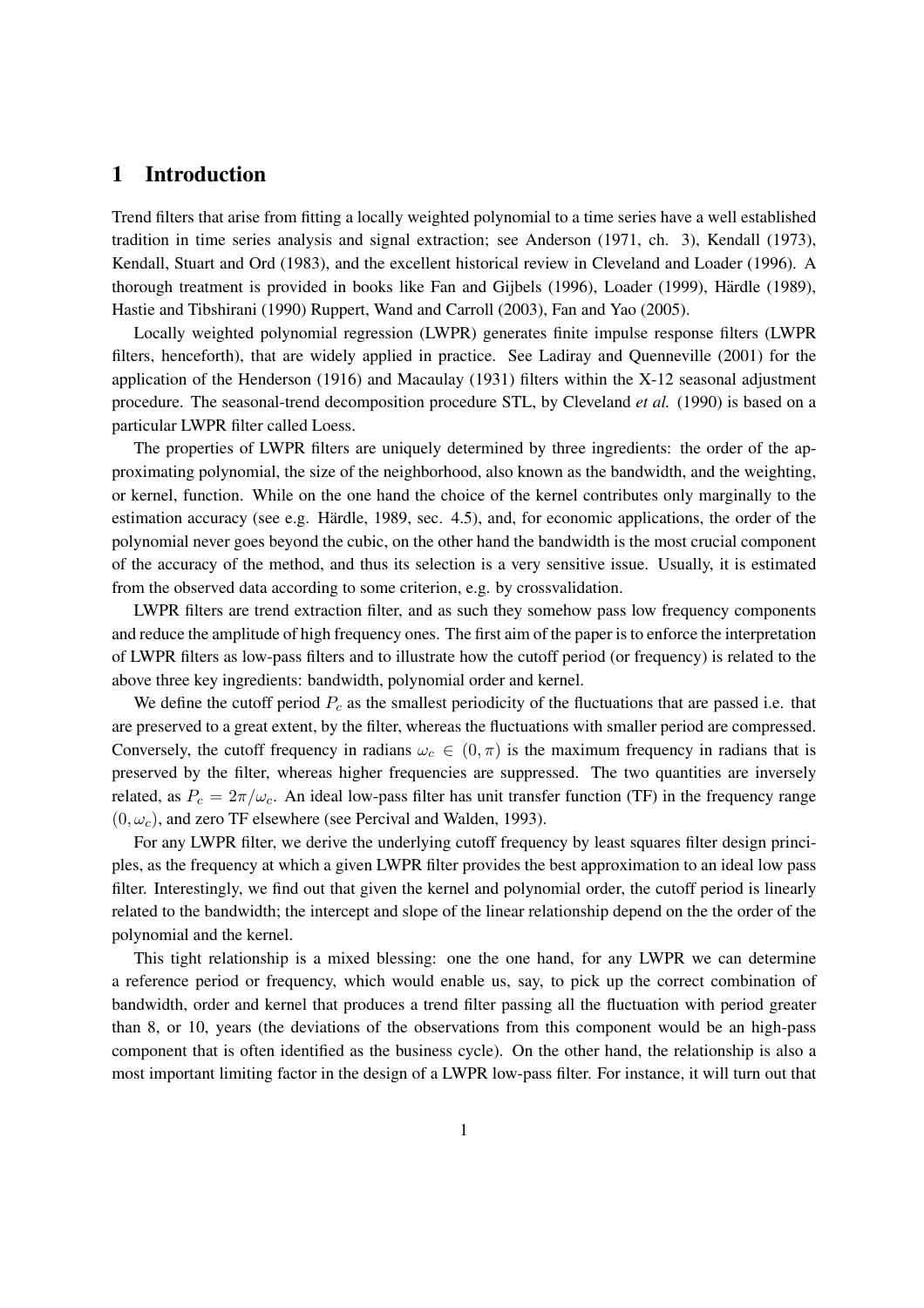a local linear polynomial fit can produce a low-pass filter with a small cutoff period, such as one year and a half (e.g. 6 quarters), only when it uses a very small bandwidth, which is nevertheless detrimental to the reliability of the estimates (the accuracy of the trend estimator will be poor). If the bandwidth is increased then the cutoff period necessarily increases.

The second contribution of the paper is to propose a generalization of a well-known class of filters that are designed by using the discrete prolate spheroidal sequences (DPSS). The DPSS approach to filter design is based on the maximization of the concentration of a filter at a reference frequency, denoted  $\varpi$ . See by Tufts and Francis (1970), Papoulis and Bertran (1970), Eberhard (1973) and Slepian (1978). The concentration, introduced by Slepian and Pollak (1961) and Landau and Pollak (1961, 1962) for continuous signals, measures the proportion of the transfer function in the frequency range  $[0, \infty]$ . The reader is referred to Slepian (1983), Mathews, Breakall and Karawas (1985) and Percival and Walden (1993, sec. 5.9) for further details on the development of the method. For the statistical properties of DPSS and their use in statistics, see Lii and Rosenblatt (2008).

A DPSS filter reproduces a constant or linear function of time. The filter that solves the traditional concentration problem is given by a zeroth order discrete prolate spheroidal sequence (Slepian, 1978; see also Thomson, 1982, and Xu and Chamaz, 1984). We generalize the DPSS approach by imposing the constraint that the filter reproduces a polynomial trend of any degree; we thus obtain a class of DPSS filters that depend on three parameters, the bandwidth, the order of the polynomial and the concentration frequency,  $\varpi$ .

We then discuss the interpretation of the latter. Our interpretation differs from the mainstream one: in fact, we show that the choice of the concentration frequency does not really differ from the choice of the kernel. Finally, we discuss the properties of the corresponding filters in relation to the LWPR filters, and illustrate their use for the design of low-pass filters by investigating how the three parameters are related to the cutoff frequency.

The plan of the paper is the following. Section 2 reviews trend estimation by local polynomial modelling and the essential properties of the corresponding LWPR filters. In Section 3 we discuss the interpretation of LWPR filters as low-pass filters and how the cutoff frequency is related to the the bandwidth, the order of the polynomial and the kernel. We also provide a comparison with a nonparametric lowpass filters widely applied in economics, due to Baxter and King (1999), and discuss the case when the reference series is difference stationary. The class of generalized DPSS filters is dealt with in section 4. In section 5 we draw our conclusions.

### **2 Trend estimation with locally weighted polynomial regression**

Let  $y_t$  denote a time series measured at discrete and equally spaced time points. The series can be decomposed as

$$
y_t = \mu_t + \varepsilon_t,
$$

where  $\mu_t$  is the underlying trend, and  $\varepsilon_t$  is the noise. We further assume that  $\mu_t$  is a smooth but unknown deterministic function of time, which can be approximated in a neighborhood of time t by a polynomial of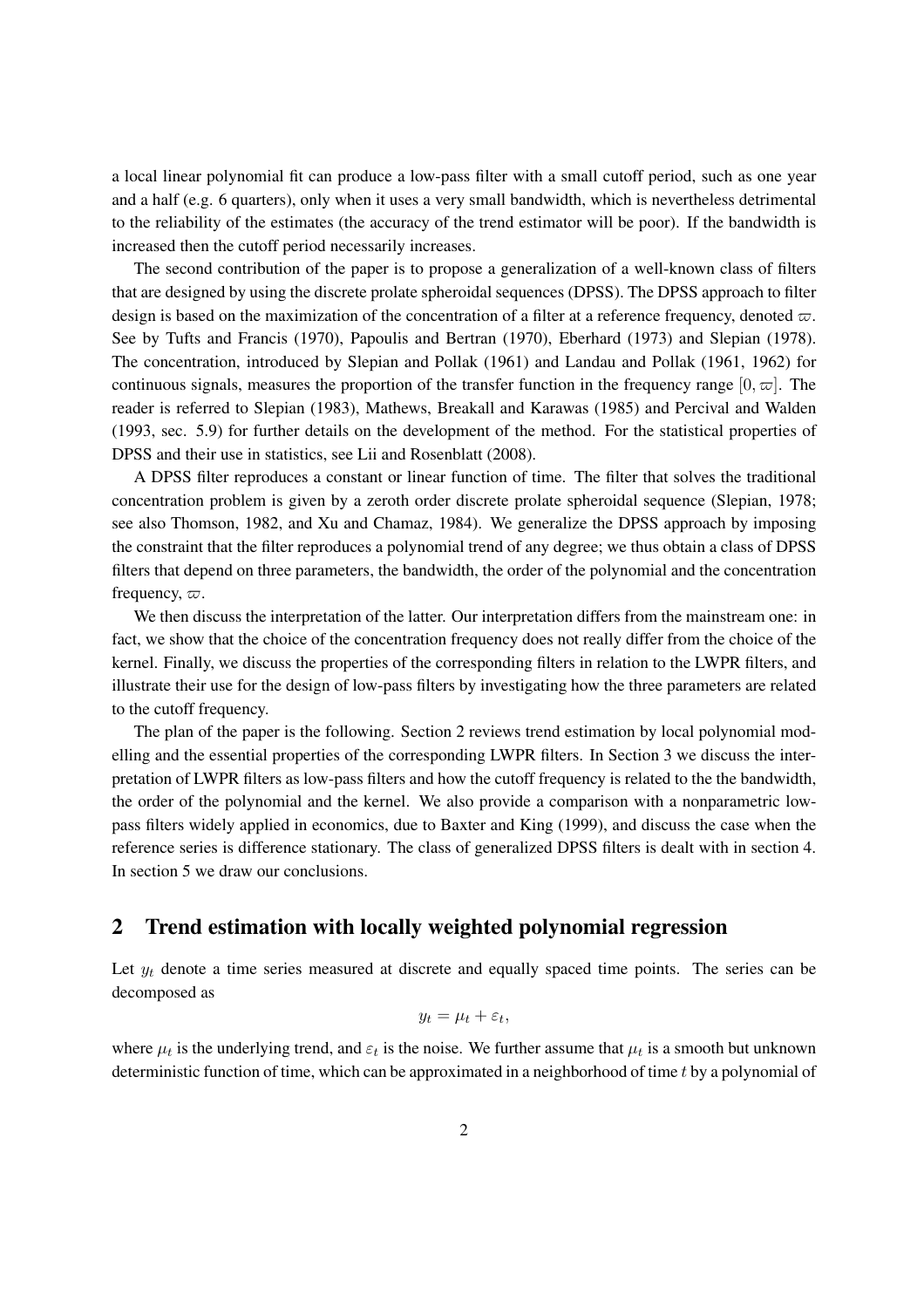degree p of the time distance, j, between  $y_t$  and the neighboring observations  $y_{t+j}$ ,  $j = 0, \pm 1, 2, \ldots, h$ . This enables to write  $\mu_{t+j} \approx m_{t+j}$ , with

$$
m_{t+j} = \beta_0 + \beta_1 j + \dots + \beta_p j^p, j = 0, \pm 1, \dots, \pm h.
$$

#### **2.1 Specification: polynomial order and bandwidth**

Replacing  $\mu_{t+j}$  by its approximation gives the local polynomial model:

$$
y_{t+j} = \sum_{k=0}^{p} \beta_k j^k + \epsilon_{t+j}, \quad j = 0, \pm 1, \dots, \pm h.
$$
 (1)

If we assume that  $\epsilon_{t+j} \sim \text{NID}(0, \sigma^2)$ , then (1) is a linear Gaussian regression model with explanatory variables given by the powers of the time distance  $j^k$ ,  $k = 0, \ldots, p$  and unknown coefficients  $\beta_k$ , which are proportional to the k-th order derivatives of  $\mu_t$ . Working with the linear Gaussian approximating model, we are faced with the problem of estimating  $m_t = \beta_0$ , i.e. the value of the approximating polynomial for  $j = 0$ , which is intercept  $\beta_0$  of the approximating polynomial.

The model (1) can be rewritten in matrix notation as follows:

$$
\mathbf{y} = \mathbf{X}\boldsymbol{\beta} + \boldsymbol{\epsilon}, \qquad \boldsymbol{\epsilon} \sim \mathrm{N}(\mathbf{0}, \sigma^2 \mathbf{I}),
$$

where  $\mathbf{y} = [y_{t-h}, \cdots, y_t, \cdots, y_{t+h}]^{\prime}, \epsilon = [\epsilon_{t-h}, \cdots, \epsilon_t, \cdots, \epsilon_{t+h}]^{\prime},$ 

$$
\mathbf{X} = \begin{bmatrix} 1 & -h & \cdots & (-h)^p \\ 1 & -(h-1) & \cdots & [-(h-1)]^p \\ \vdots & \vdots & \cdots & \vdots \\ 1 & 0 & \cdots & 0 \\ \vdots & \vdots & \cdots & \vdots \\ 1 & h-1 & \cdots & (h-1)^p \\ 1 & h & \cdots & h^p \end{bmatrix}, \boldsymbol{\beta} = \begin{bmatrix} \beta_0 \\ \beta_1 \\ \vdots \\ \beta_p \end{bmatrix}.
$$

The degree of the polynomial is crucial in determining the accuracy of the approximation. Another essential quantity is the size h of the neighborhood around time  $t$ ; in our particular setup the neighborhood consist of  $H = 2h + 1$  consecutive and regularly spaced time points at which observations  $y_{t+i}$ are made. The parameter H is the *bandwidth*, but we shall also refer to h as the bandwidth parameter henceforth. We shall assume throughout that  $p \leq 2h$ .

### **2.2 Kernels**

In the estimation of the unknown level, we would like to weight the observations differently according to their distance from time t. In particular, we may want to assign larger weight to the observations that are closer to t. For this purpose we introduce a kernel function  $\kappa_j$ ,  $j = 0, \pm 1, \ldots, \pm h$ , which we assume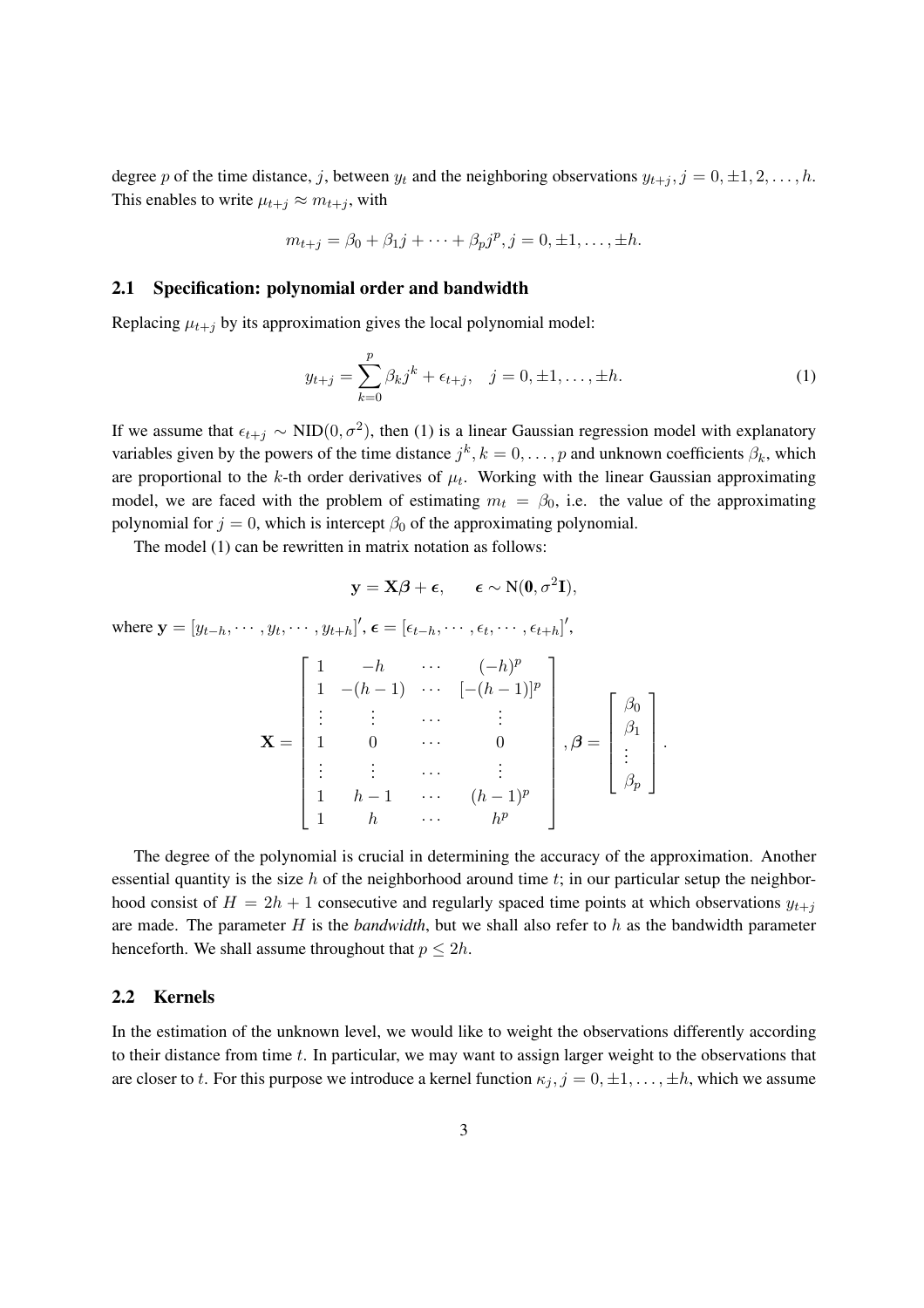known, such that  $\kappa_j \geq 0$ , and  $\kappa_j = \kappa_{-j}$ . Hence, the  $\kappa_j$ 's are non negative and symmetric with respect to j.

There is a large literature on kernels and their properties. An important class, embedding several widely used kernels, is the class of Beta kernels:

$$
\kappa(u) = k_{rs} \left(1 - |u|^r\right)^s I(|u| \le 1), \ \ k_{rs} = \frac{r}{2B\left(s + 1, \frac{1}{r}\right)}
$$

with  $r > 0$ ,  $s > 0$ , and

$$
B(a,b) = \int_0^1 u^{a-1} (1-u)^{b-1} du
$$

with  $a, b > 0$  is the Beta function.

In the discrete case, up to a proportionality factor,

$$
\kappa_j = \left(1 - \left|\frac{j}{h+1}\right|^r\right)^s, \ \ j = 0, \pm 1, \ldots, \pm h.
$$

The pair  $(r = 1, s = 0)$  gives the uniform kernel,  $r = s = 1$  gives the triangle kernel,  $(r = 2, s = 1)$ the Epanechnikov kernel,  $r = s = 2$  the biweight kernel,  $(r = 2, s = 3)$  the triweight kernel,  $r = s = 3$ the tricube kernel. Other kernels are defined from parametric density functions, as in the case of the Gaussian kernel. For a comparative assessment of the various kernels see Wand and Jones (1995). The overall conclusion is that their choice is not very relevant in terms of efficiency.

### **2.3 Estimation and LWPR filters**

We assume throughout that we are interested in the estimation of the trend at an interior point, and we will not be concerned with the treatment of end points, for which we refer to Proietti and Luati (2008).

Provided that  $p \leq 2h$ , the  $p + 1$  unknown coefficients  $\beta_k, k = 0, \ldots, p$ , can be estimated by the method of weighted least squares (WLS), which consists of minimising with respect to the  $\beta_k$ 's the objective function:

$$
S(\hat{\beta}_0,\ldots,\hat{\beta}_p) = \sum_{j=-h}^h \kappa_j \left( y_{t+j} - \hat{\beta}_0 - \hat{\beta}_1 j - \ldots - \hat{\beta}_p j^p \right)^2.
$$
 (2)

Defining  $\mathbf{K} = \text{diag}(\kappa_h, \dots, \kappa_1, \kappa_0, \kappa_1, \dots, \kappa_h)$ , the WLS estimate of the coefficients is  $\hat{\boldsymbol{\beta}} = (\mathbf{X}'\mathbf{K}\mathbf{X})^{-1}\mathbf{X}'\mathbf{K}\mathbf{y}$ . In order to obtain  $\hat{m}_t = \hat{\beta}_0$ , we need to select the first element of the vector  $\hat{\beta}$ . Hence, denoting by  ${\bf e}_1$ the  $p + 1$  vector  $e'_1 = [1, 0, \dots, 0],$ 

$$
\hat{m}_t = \mathbf{e}'_1 \hat{\boldsymbol{\beta}} = \mathbf{e}'_1 (\mathbf{X}' \mathbf{K} \mathbf{X})^{-1} \mathbf{X}' \mathbf{K} \mathbf{y} = \mathbf{w}' \mathbf{y} = \sum_{j=-h}^h w_j y_{t-j},
$$

which expresses the estimate of the trend as a linear combination of the observations with coefficients

$$
\mathbf{w}' = \mathbf{e}'_1 (\mathbf{X}' \mathbf{K} \mathbf{X})^{-1} \mathbf{X}' \mathbf{K}.
$$
 (3)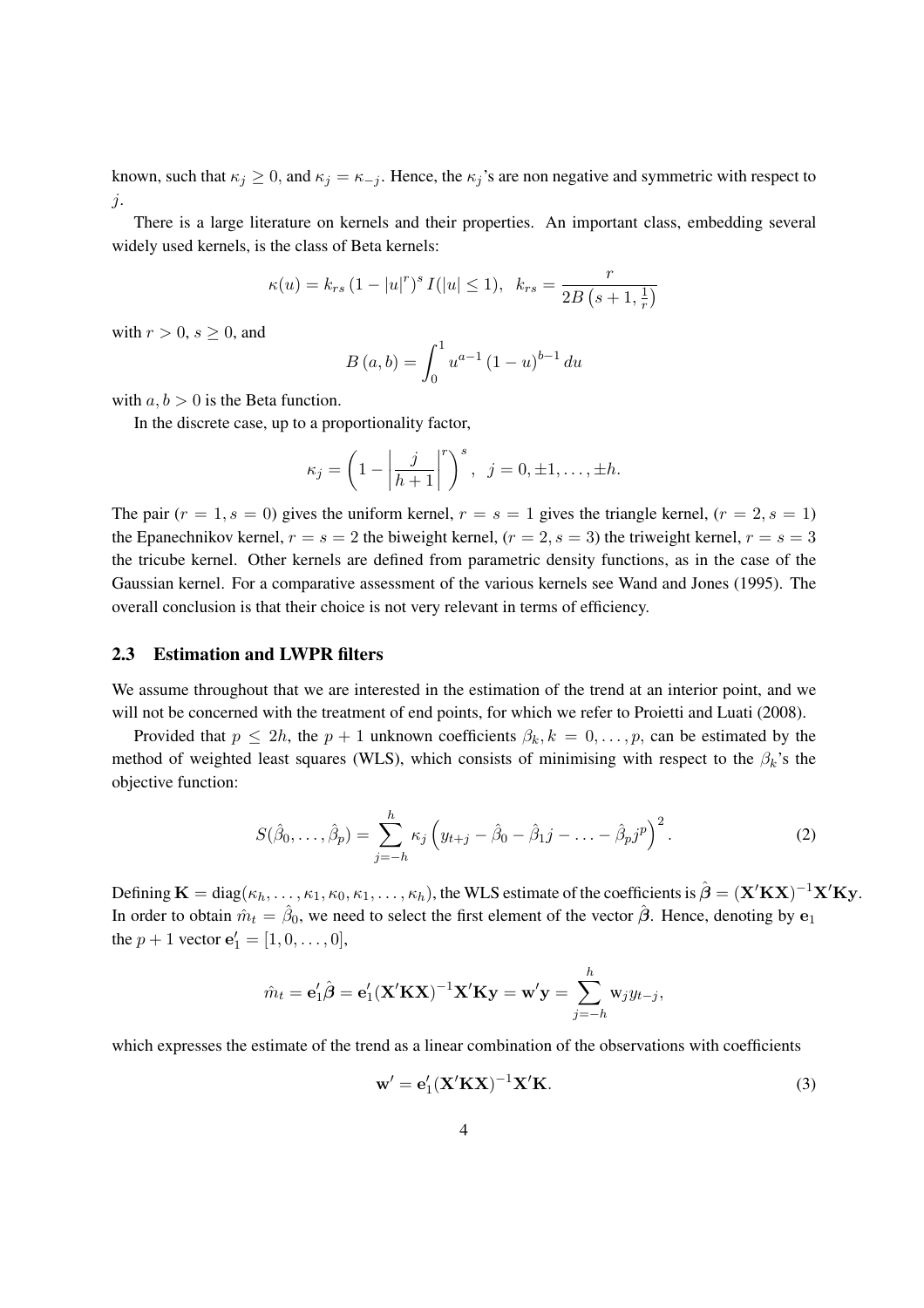The trend estimate is local since it depends only on the subset of the observations that belong to the neighbourhood of time t. The linear combination yielding our trend estimate is often termed a (linear) *filter*, and the weights  $w_i$  constitute its impulse responses. The latter are time invariant and carry essential information on the nature of the estimated signal; they enjoy two important properties, symmetry and reproduction of p-th degree polynomials. Symmetry ( $w_j = w_{-j}$ ) follows from the symmetry of the kernel weights  $\kappa_j$  and the assumption that the available observations are equally spaced. As far as the second is concerned, from (3) we have that  $X'w = e_1$ , or equivalently,

$$
\sum_{j=-h}^{h} w_j = 1, \qquad \sum_{j=-h}^{h} j^l w_j = 0, \qquad l = 1, \dots, p.
$$

As a consequence, the filter  $w$  is said to preserve a deterministic polynomial of order  $p$ , which means that if the series is  $y = X\beta$  than the filter will reproduce it exactly, i.e.  $\hat{m}_t = \beta_0 = y_t$ .

### **2.4 Special cases**

For illustrative purposes, in the sequel we shall concentrate on a few well known cases. As for the choice of the order p we shall focus on two cases:  $p = 0, 1$  and  $p = 2, 3$  which we shall refer to as the linear and the cubic case. The case  $p = 0$  (local constant fit) yields the well-known Nadaraya-Watson estimator (Nadaraya, 1964, Watson, 1964).

**Macaulay filters** When the kernel is uniform,  $K = I$ , the weighting function  $w = X(X'X)^{-1}e_1$  is known as a *Macaulay's filter*. In the case of a local constant/linear polynomial, that is  $p = 0, 1$ , the filter performs the arithmetic moving average:  $w_j = w = 1/(2h + 1), j = 0, \pm 1, \ldots, \pm h$ .

**Epanechnikov Kernel** The Epanechnikov (1969) kernel is such that

$$
\kappa_j = \left[1 - \left(\frac{j}{h+1}\right)^2\right], j = 0, \pm 1, \ldots, \pm h.
$$

This kernel is often recommended (see Fan and Gijbels, sec. 3.2.6) as the optimal kernel minimizing the mean square estimation error in a local polynomial regression framework.

**Loess** Loess (Cleveland, 1979) is a LWPR method using a tricube kernel

$$
\kappa_j = \left[1 - \left|\frac{j}{h+1}\right|^3\right]^3, j = 0, \pm 1, \ldots, \pm h.
$$

and either  $p = 0, 1$ , or  $p = 2, 3$ . The peculiar trait of Loess is that it uses a nearest neighbor bandwidth but for our purposes we will override this feature.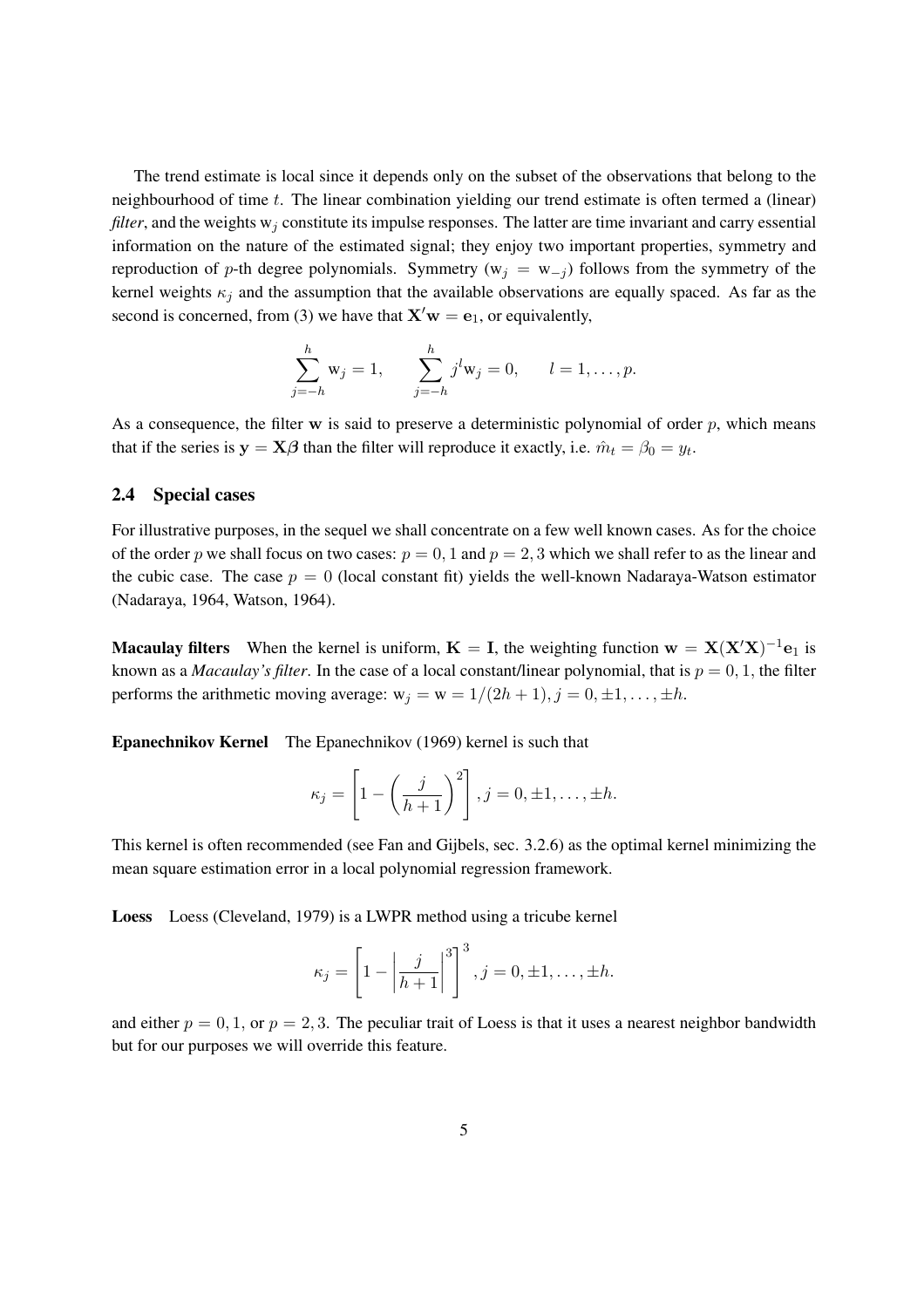**The Henderson filter** An important class of local polynomial filters, proposed by Henderson (1916), arises as a particular case of the local cubic fit,  $p = 3$  in (2). The relevance of Henderson's contribution to modern local regression is stressed in the first chapter of Loader (1999). The Henderson filters are employed for trend estimation in the X-12 nonparametric seasonal adjustment procedure. See Findley *et al.* (1998) for more details.

The problem faced by Henderson is to determine the weighting function (3) which, for a given bandwidth h and  $p = 3$  provides the *smoothest* estimates of the trend. The smoothness criterion adopted by Henderson is based on the variance of the third differences of the estimates of the trend, in that the smaller the variance the greater the extent of smoothness, as the trend acceleration is subject to the least variation.

It can be shown (Kenny and Durbin, 1982) that the solution is (3) using

$$
\kappa_j = \left[1 - \left(\frac{j}{h+1}\right)^2\right] \left[1 - \left(\frac{j}{h+2}\right)^2\right] \left[1 - \left(\frac{j}{h+3}\right)^2\right], j = 0, \pm 1, \dots, \pm h
$$

This kernel can be seen as a discrete approximation of the triweight kernel.

### **3 LWPR filters as low-pass filters: the relationship between bandwidth and cutoff frequency**

The LWPR filter are low-pass filters, i.e., they leave almost unchanged low frequency components, such as the trend, and attenuate high frequency fluctuations associated to the noise. This is evidenced by the transfer function of the filter

$$
G_{h,p,\kappa}(\omega) = \sum_{j=-h}^{h} \mathbf{w}_j e^{-i\omega j}
$$

where *i* is the imaginary unit and  $\omega \in (-\pi, \pi)$  is the frequency measured in radians. Due to the symmetry of the weights  $w_j$ ,  $G_{h,p,\kappa}(\omega)$  is real;  $|G_{h,p,\kappa}(\omega)|$  is the gain of the filter.

Figure 1 displays the gain of six filters arising from the following combinations:

\n- $$
(h = 12, p = 1, \text{Macaulay}),
$$
  $(h = 12, p = 3, \text{Macaulay})$
\n- $(h = 12, p = 1, \text{Epanechnikov}),$   $(h = 12, p = 3, \text{Epanechnikov}),$   $(h = 6, p = 1, \text{Macaulay}),$   $(h = 6, p = 3, \text{Epanechnikov}).$
\n

It is clear that the filters behave differently, in the way certain components are passed. It is thus useful to understand what is the reference frequency for each filter. A common feature is  $G_{h,p,\kappa}(0) = 1$ , as it stems from the property  $\sum_j w_j = 1$ . Also, the transfer function close to one at the low frequencies and close to zero at the high frequencies. Higher order kernels produce an attenuation of side lobes.

It should be recalled that an ideal low-pass filter retains only the low frequency fluctuations in the series and reduces the amplitude of fluctuations with frequencies higher than a cutoff frequency  $\omega_c$ . Its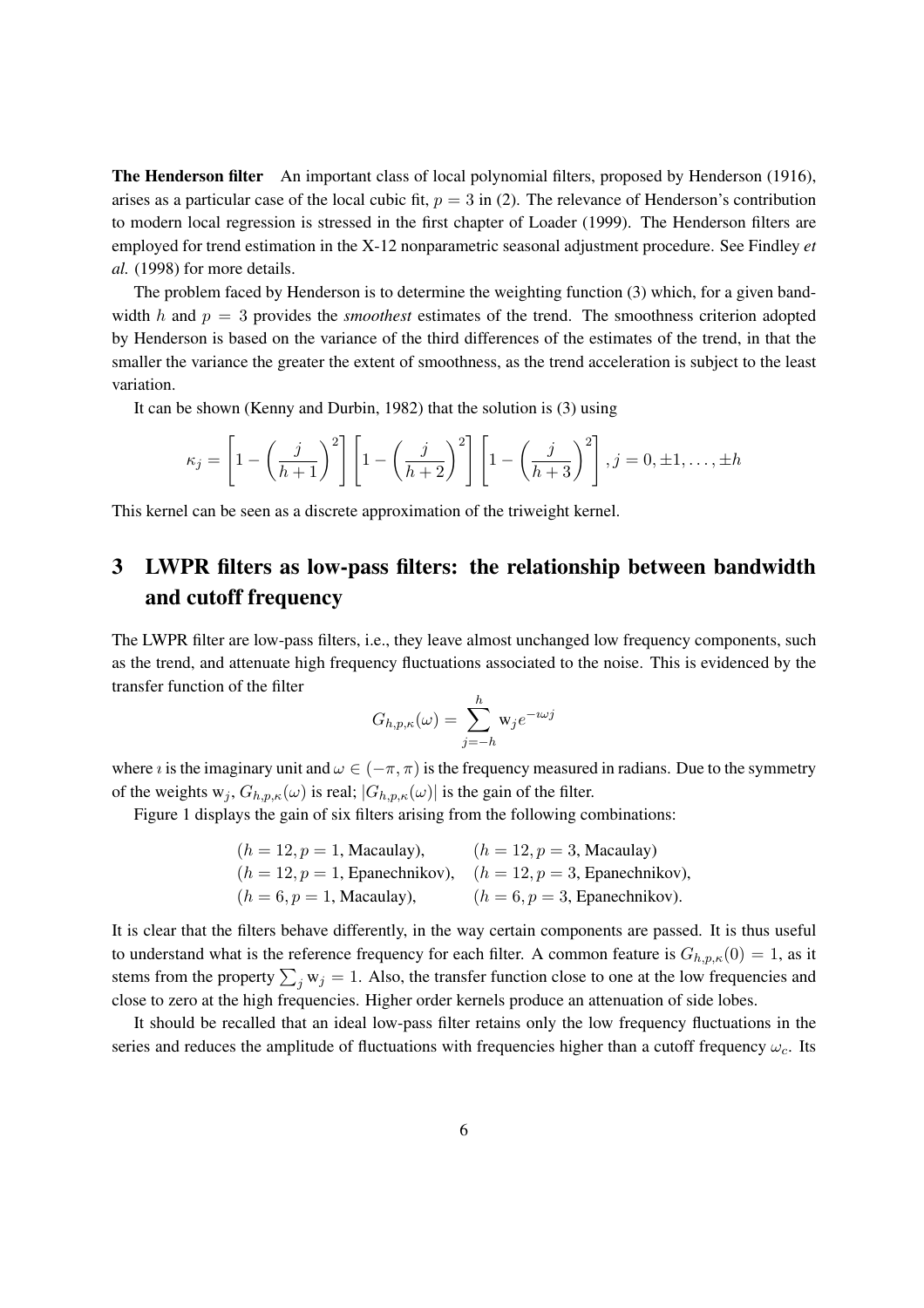#### Figure 1: Gain of six LPWR filters.



transfer function takes the following form: for  $\omega \in (0, \pi)$ ,

$$
G_{lp}(\omega) = \begin{cases} 1 & \text{if } \omega \leq \omega_c \\ 0 & \text{otherwise} \end{cases}
$$

As it is well known the ideal filter is available analytically, but unfeasible. Taking the inverse Fourier transform, yields the weights of the ideal filter:

$$
\mathbf{w}_j = \begin{cases} \frac{\sin(\omega_c j)}{\pi j}, & j = \pm 1, 2, \dots, \\ \frac{\omega_c}{\pi} & j = 0 \end{cases}
$$
 (4)

The filter can be approximated by truncating the weights at lead and lag  $h$ , and rescaling them so that their sum is one (see Percival and Walden, 1993, Baxter and King, 1999).

We now derive the cutoff frequency associated to any LWPR filter by a *least squares filter design* approach. The latter is usually applied for determining the filter which minimizes the squared modulus of the discrepancy between its transfer function,  $G_{h,p,\kappa}(\omega)$  and that of the ideal low pass filter,  $G_{lp}(\omega)$ , for a given cutoff frequency  $\omega_c$ . See Tufts, Rorabacher and Mosier, (1961), Tufts and Francis (1970) and Percival and Walden (1993, sec. 5.8). In our problem, instead, the filter weights are given and the cutoff is unknown. The latter will be determined as the frequency

$$
\omega_c = \operatorname{argmin} \left\{ D(\omega_c; h, p, \kappa) \right\}, \quad D(\omega_c; h, p, \kappa) = \int_0^{\pi} |G_{h, p, \kappa}(\omega) - G_{lp}(\omega)|^2 d\omega.
$$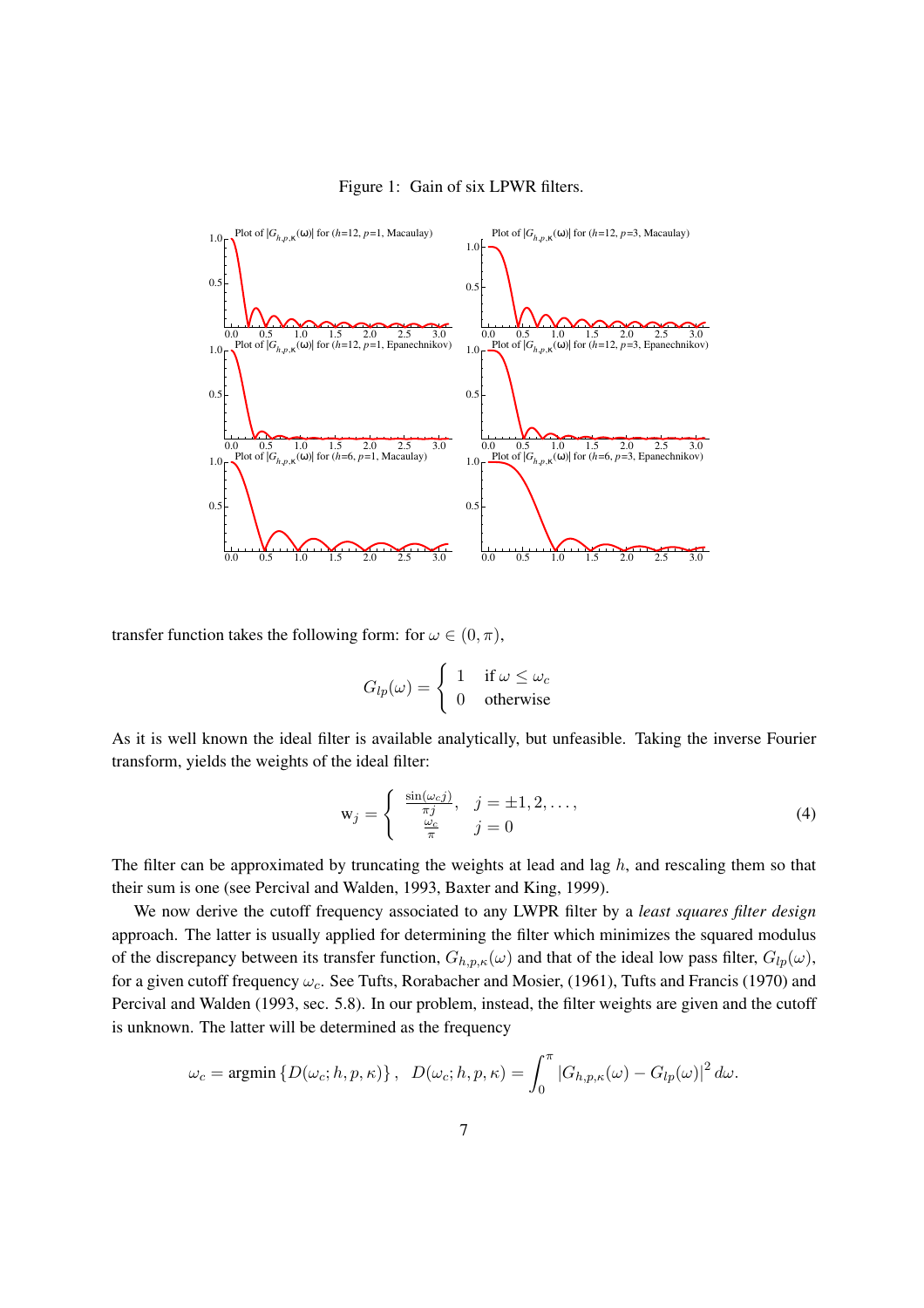for given h, p, and kernel  $\kappa$ .

The solution is straightforward: rewriting

$$
D(\omega_c; h, p, \kappa) = \int_0^{\omega_c} |G_{h, p, \kappa}(\omega) - 1|^2 d\omega + \int_{\omega_c}^{\pi} |G_{h, p, \kappa}(\omega)|^2 d\omega,
$$

and differentiating with respect to  $\omega_c$ , the first order condition for the above problem is

$$
\sum_{j=-h}^{h} \mathbf{w}_j e^{-i\omega_c j} = \frac{1}{2},\tag{5}
$$

i.e. we need to locate the frequency at which the transfer function is 1/2. The solution to equation (5) is obtained as the phase of the conjugate pair of roots with unit modulus of the polynomial  $\sum_j w_j x^j$ .

Figure 2 displays the result for the LWPR filters most commonly in use. The left panel shows the cutoff frequency (vertical axis) corresponding to a particular bandwidth h: as h increases, for given p and kernel function, the cutoff frequency is pushed towards zero, i.e we obtain a filter that produces a smoother trend. It is interesting to present the same results in terms of the cutoff period,  $P_c = 2\pi/\omega_c$ , since this enables to discover a remarkable linear relationship between cutoff period and bandwidth. For the Henderson filter,  $P_c = 1.4 + 1.1h$ , so that when  $h = 12$ ,  $P_c = 14.6$ . The  $(h = 12, p = 1,$ Macaulay) filter (see first panel of figure 1) has  $P_c$  slightly greater than 40, whereas in the cubic case  $((h = 12, p = 3, Macaulay))$ , top right hand panel of figure 1) the period is less than 20. For the filter  $(h = 6, p = 1, \text{Macaulay})$ , see the bottom left panel of figure 1, the period is about 23.

It should be noticed that the intercept and slope depend on the order of the polynomial and the kernel. If we move from a linear to a cubic fit, cœteris paribus, i.e. using the same  $h$  and kernel, the cutoff period decreases. Secondly, higher order kernels yield lower cutoff periods for fixed h and p.

Figure 2 provides an effective tool for designing the LWPR filter that is appropriate for a particular cutoff frequency or period: drawing an horizontal straight line at a particular value and looking at the intersection with the hyperboles (left panel) or lines (right panel) would make immediately available the bandwidth, order and kernel of the relevant LWPR filter. We provide two applications in the next paragraph.

### **3.1 Comparison with the Baxter and King filter**

Baxter and King (1999, BK henceforth) have popularized the use of the band-pass filter for cycle extraction in economic time series using a least squares approximation to the ideal filter that leads to a finite impulse response filter with a half bandwidth of 3 years, e.g.  $h = 12$  when the data are quarterly. A band pass filter is obtained by subtracting two low-pass filters. Band-pass filtering is widely applied various fields, among which economics, to extract signals with given features. For instance, business cycle theory is concerned in the fluctuations with periodicity ranging from 1 year and half to eight years.

When the data are quarterly, the approximation of a low-pass filter with curoff frequency  $\omega_c = 0.2$  $(P_c = 32$ , i.e. eight years of quarterly data) as weights that are a scaled version of (4) for  $h = 12$ . Figure 3 plot this weights along the weights of the local linear LWPR using the Epanechikov filter and the same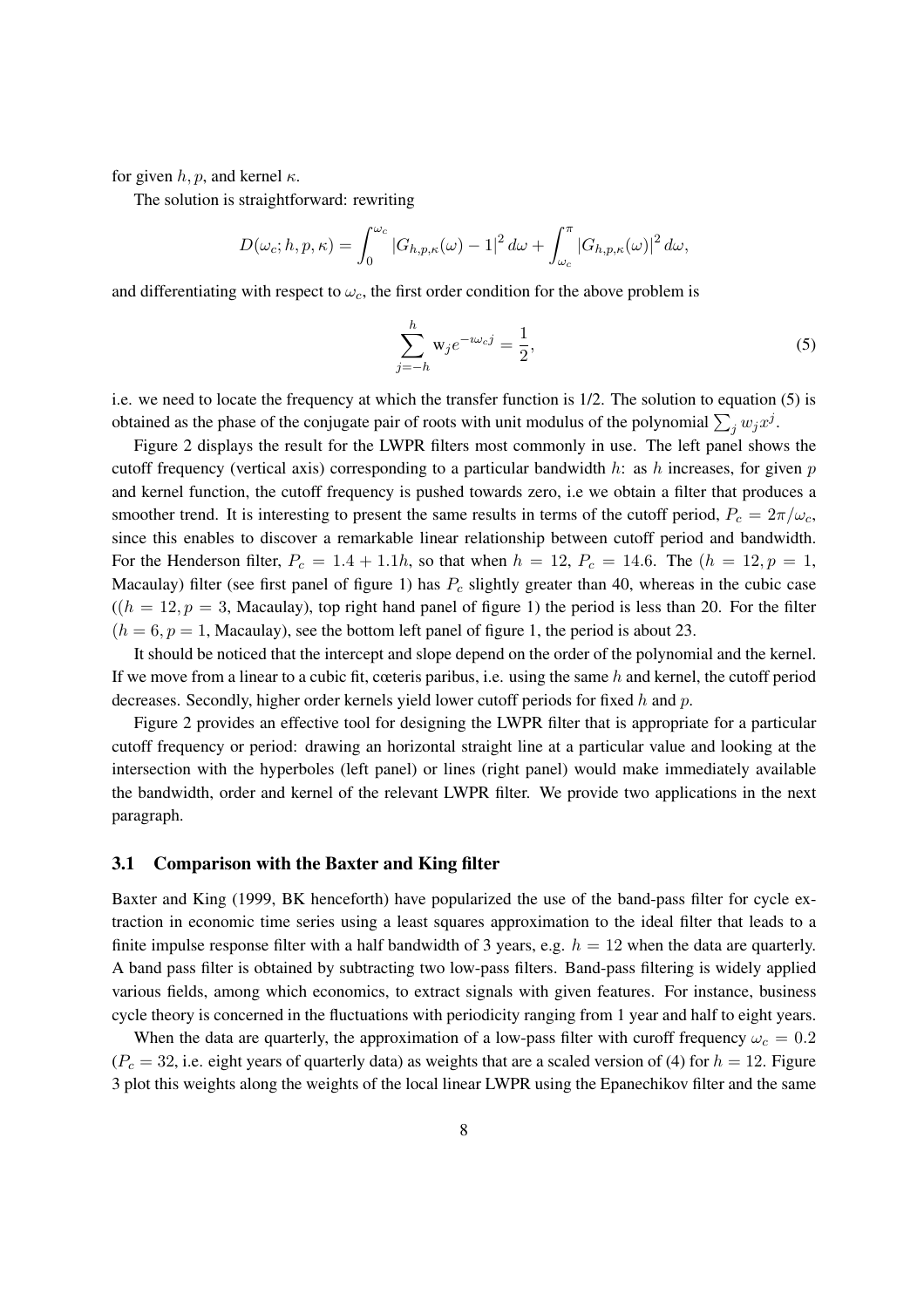Figure 2: Relationship between bandwidth (horizontal axis) and cutoff frequency  $\omega_c$  (left panel), and cutoff period,  $P_c = 2\pi/\omega_c$ , (right panel) for different LWPR filters.

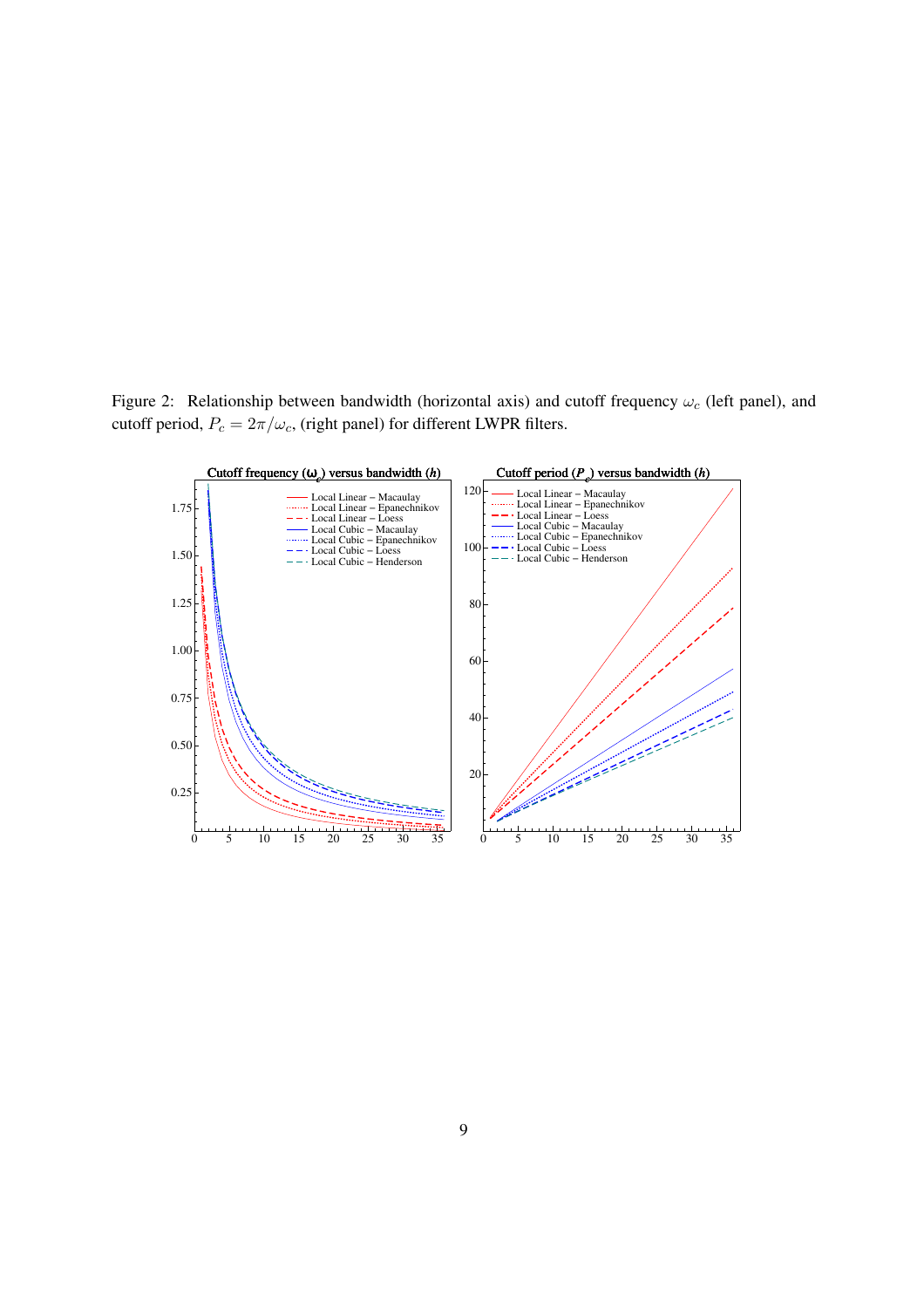

Figure 3: Comparison with Baxter and King low-pass filter with  $P_c = 32$ .

bandwidth. The latter is characterized by the same cutoff period, and thus the gains of the two filters, plotted in the central panel, are virtually indistinguishable.

Our results on the relationship between LWPR and the cutoff frequency also suggest that the local cubic polynomial regression filters ( $h = 24$ ,  $p = 3$ , Epanechnikov) and ( $h = 28$ ,  $p = 3$ , Henderson) are characterized by about the same cutoff frequency. The last panel of figure 3 compares their gain with that of the BK approximation to the ideal low-pass filter, showing that the two filters provide a better approximation. However, the higher polynomial order and bandwidths account for the attenuation of both leakage and the Gibbs phenomenon, i.e. the side lobes. If h is increased also for BK, then the filters behave almost identically.

The comparison with the BK filter is also useful to illustrate a possible limitation of LWPR filters, as far as the design of low-pass filters is concerned, which is a consequence of the stringent relationship between bandwidth and cutoff period. As mentioned above, BK construct a cycle filter by subtracting from the low-pass filter with cutoff period  $P_c = 32$  quarters the low-pass filter with cutoff period equal to 6 quarters. The latter provides a trend estimate suppressing all the high frequency fluctuations, such as seasonal effect, with periodicity up to one year and half. Both BK low-pass filters have  $h = 12$  (three years of quarterly data).

As we have shown, there exists an LWPR filter with  $h = 12$  that has cutoff 32 quarters; however, we are unable to find a filter with  $\bar{P}=6$  and  $h=12$ . From figure 2 it is clear that when the cutoff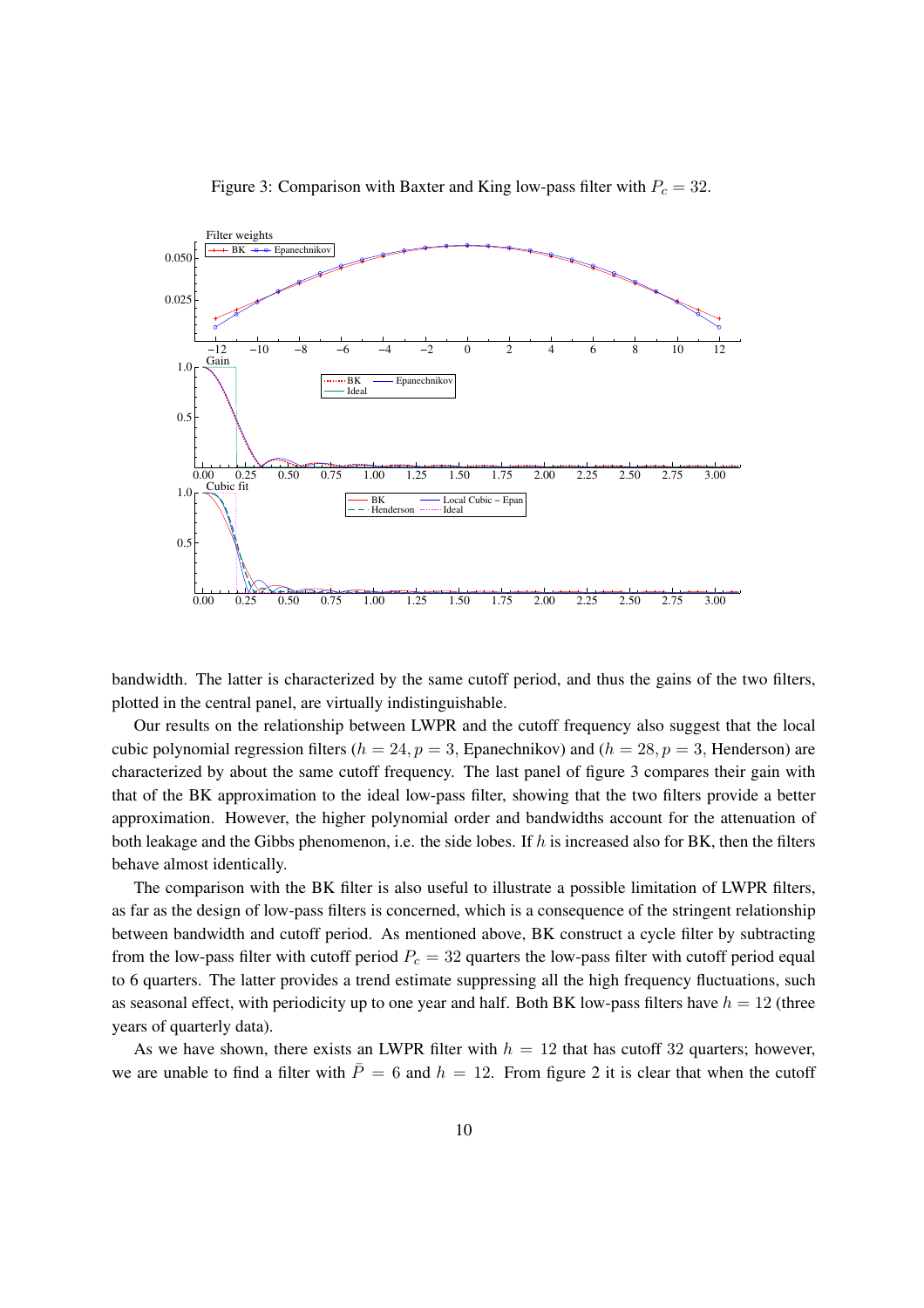

Figure 4: Comparison with Baxter and King low-pass filter with  $P_c = 6$ .

period is small, such as  $P_c = 6$ , the local linear polynomial filters produce a too smooth trend estimate, even for small h. The only LWPR filters that get close to this cutoff are  $(h = 4, p = 3,$  Henderson) and ( $h = 4, p = 3$ , Epanechnikov). Figure 4 displays the filter weights and the gains of the two filters and compares them with the BK filter with  $\omega_c = \pi/16$  and bandwidth 12 (left panels) and BK with bandwidth 4. Only in the second case we get filters with comparable properties, at the cost of lowering the bandwidth to a very small values.

A key consequence is that we cannot design a band-pass filter from two LWPR low-pass filters using the same  $h$ ,  $p$  and kernel. At least one of the elements has to vary. As the bandwidth is the most important factor in determining the cutoff period, h qualifies as the key factor in band-pass filter design.

### **3.2 Modified least squares design**

Christiano and Fitgerald (2003, CF henceforth) proposed a modified least squares criterion for deriving the optimal filter weights which minimizes the discrepancy function, for a given  $\omega_c$ :

$$
\int_0^\pi |\sum_j \mathbf{w}_j e^{-i\omega j} - 1|^2 \frac{d\omega}{2(1 - \cos \omega)}.
$$

With respect to the traditional least square problem, the discrepancy is defined with respect to a random walk process. This produces, for fixed  $h$ , a filter which differs slightly from the BK optimal approxima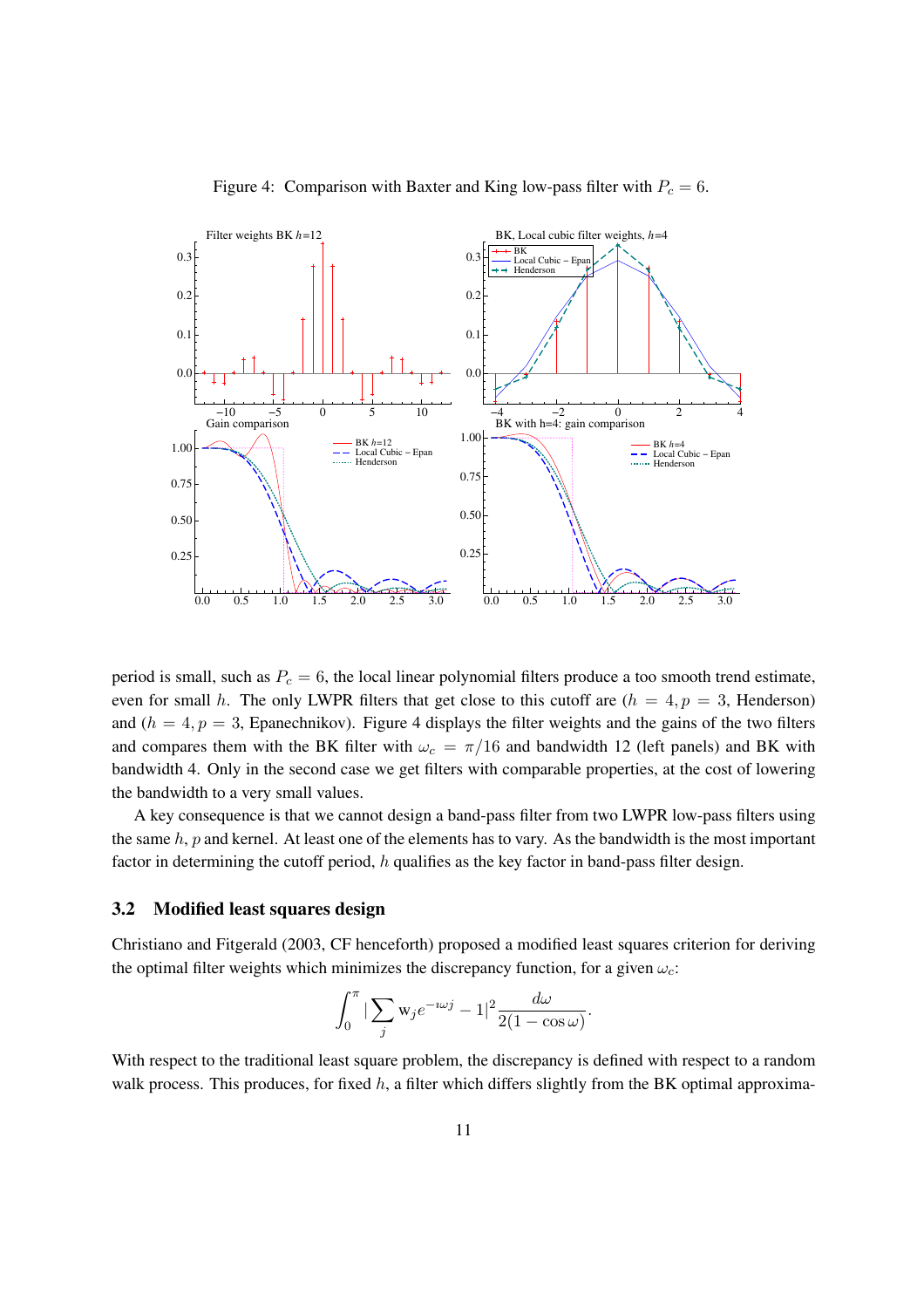tion; see their figure 2, p. 447.

This is an interesting modification, since it brings under consideration the nature of the filtered series and its possible nonstationarity. It also makes clear that the assumption underlying the traditional least squares filter design is the assumption of trend stationarity around a white noise component.

It is thus sensible to ask whether the LWPR filter cutoff frequency changes when we take a modified least squares approach. The answer is no. The first order condition would be (5) again. The proof is very simple and follows from the straightforward the application of the fundamental theorem of calculus. This result does not contradict CF, as it uses the modified criterion for a different problem. In fact, the LWPR filter is available, whereas the cutoff frequency is unknown. In conclusion, the cutoff frequency that minimizes the discrepancy with the ideal filter is the same as that derived above in figure 2. The only change is in the curvature of the objective function, which is flatter.

### **4 The use of the DPSSs in low-pass filter design**

We turn out our attention to a different approach to the design of a low-pass filter which can be adapted to the problem of fitting a local polynomial. This adaptation configures the main contribution of the paper to this strand of literature. The approach here considered is based on the idea of maximizing the concentration of the transfer function inside a particular frequency range, and leads to define the weights in terms of discrete prolate spheroidal sequences (DPSS).

Let w denote a filter characterized by the transfer function  $G(\omega), \omega \in [0, \pi]$ ; then its concentration at frequency  $\varpi \in (0, \pi)$  is defined as

$$
\beta^2(\varpi) = \frac{\int_0^\varpi |G(\omega)|^2 d\omega}{\int_0^\pi |G(\omega)|^2 d\omega} \tag{6}
$$

The above concentration measure was defined and analysed according to different perspectives by Tufts and Francis (1970), Papoulis and Bertran (1970), Eberhard (1973) and Slepian (1978), who also referred to (6) as an energy ratio.

The concentration can be expressed as a ratio of quadratic forms,

$$
\beta^{2}(\varpi) = \frac{\mathbf{w}' \mathbf{A}(\varpi) \mathbf{w}}{\mathbf{w}' \mathbf{w}},\tag{7}
$$

where  $\mathbf{A}(\varpi)$  is the symmetric and positive definite matrix whose generic ij-th element,  $i, j = 1, \ldots, 2h+1$ 1, is

$$
a_{ij}(\varpi) = \begin{cases} \frac{\sin(\varpi(i-j))}{\pi(i-j)} & \text{for } i \neq j \\ \varpi/\pi & \text{for } i = j \end{cases}
$$

as follows by replacing

$$
|G(\omega)|^2 = G(\omega)G^*(\omega) = \sum_{i=-h}^h w_i^2 + 2\sum_{i=-h}^h \sum_{j=-h}^{i-1} w_i w_j \cos((i-j)\omega)
$$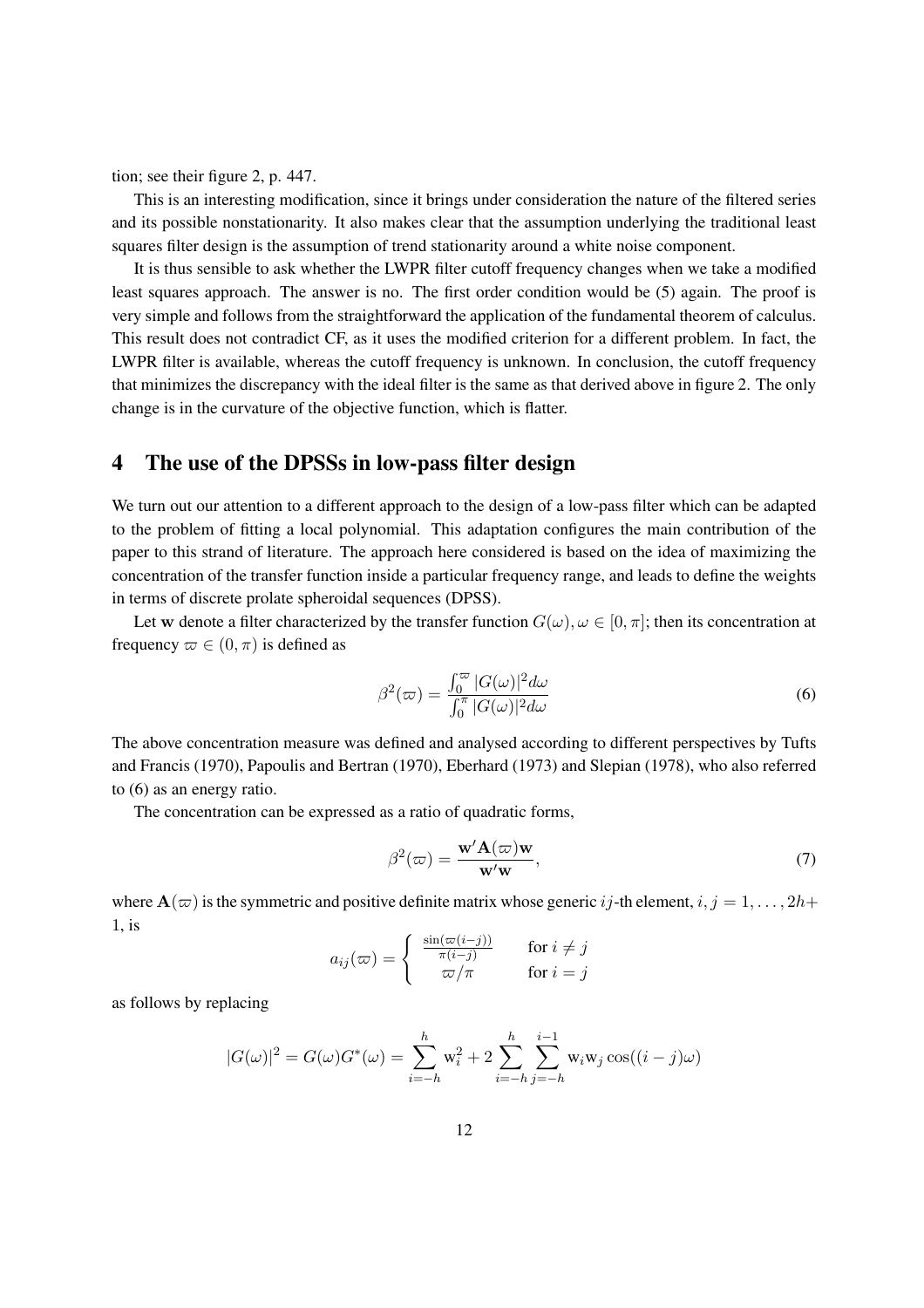in (6) and then performing the integrations;  $G^*(\omega)$  denotes the complex conjugate of  $G(\omega)$ .

A strategy for designing filters is, for a given bandwidth  $h$ , to choose the filter that maximizes the concentration at a given concentration frequency, under the constraint that the weights sum to one. Under this condition the filter capable of reproducing a polynomial of order 0, 1. Hence, given  $\varpi$ , the filter weights result from the solution of the following constrained maximization problem:

$$
\max_{\mathbf{W}_j, j=-h,\dots,h} \beta^2(\varpi) \text{ subject to } \mathbf{w}'\mathbf{i} = 1,
$$
\n(8)

where  ${\bf i} = [1, \dots, 1]'.$ 

The quantity (7) is a Rayleigh quotient that reaches its maximum when it is equal to the largest eigenvalue of  $\mathbf{A}(\varpi)$  (see Meyer, 2000, p. 549); let us call it  $\lambda_0(\varpi)$ . The corresponding eigenvector, denoted  $\mathbf{v}_0$ , is the filter that maximises the concentration (6) or (7) at the concentration frequency  $\varpi$ , when no restrictions are imposed to the weights except, possibly, to be of unitary norm. The filter weights arise from the normalization:  $\mathbf{w} = \mathbf{v}_0/(\mathbf{v}_0)$  $\prime_0$ i).

The (unit norm) vector  $\mathbf{v}_0$  is a subsequence of length  $2h + 1$  of a zeroth-order discrete prolate spheroidal sequence (DPSS). Its direct computation from the spectral decomposition  $\mathbf{A}(\varpi)$  is computationally unattractive and unstable. Fortunately, it has been shown that it can be derived as the eigenvector associated to the largest eigenvalue of the symmetric tridiagonal matrix C whose nonzero elements are

$$
c_{j+1,j+1} = \left(\frac{2h - 2j}{2}\right)^2 \cos \omega, \quad j = 0, \dots, 2h
$$

and

$$
c_{j+1,j} = c_{j,j+1} = \frac{j(2h-j)}{2}, \quad j = 1, \ldots, 2h,
$$

see Slepian (1978) and the tutorial by Mathews, Breakall and Karawas (1985), where numerical solutions are also proposed. An explicit form for  $v_0$  cannot be obtained for all h but efficient algorithms for its computation are available also for large h (see Dhillon and Parlett, 2004).

### **4.1 Generalized local polynomial DPSS filter design and their relation with LWPR filters**

The DPSS approach described above generates a filter that passes a local constant/linear polynomial,  $m_{t+j}$  for  $p = 0, 1$ ; this is a simple consequence of the constraint  $w'i = 1$ . It seems therefore natural to propose a generalization by introducing further linear constraints on the weights that aim at the reproduction of higher order polynomials. We show below that there is a solution to this problem. The price to be paid is that there is no closed form solution to this problem and the solution has to be found iteratively.

For any bandwidth  $h$ , we aim at designing the filter that maximizes the concentration at a given frequency, under the constraint of reproducing a polynomial of degree  $p$ . This produces the following constrained maximization problem:

$$
\max_{\mathbf{W}_j, j=-h,\dots,h} \beta^2(\varpi) \text{ subject to } \mathbf{w}'\mathbf{X} = \mathbf{e}'_1,\tag{9}
$$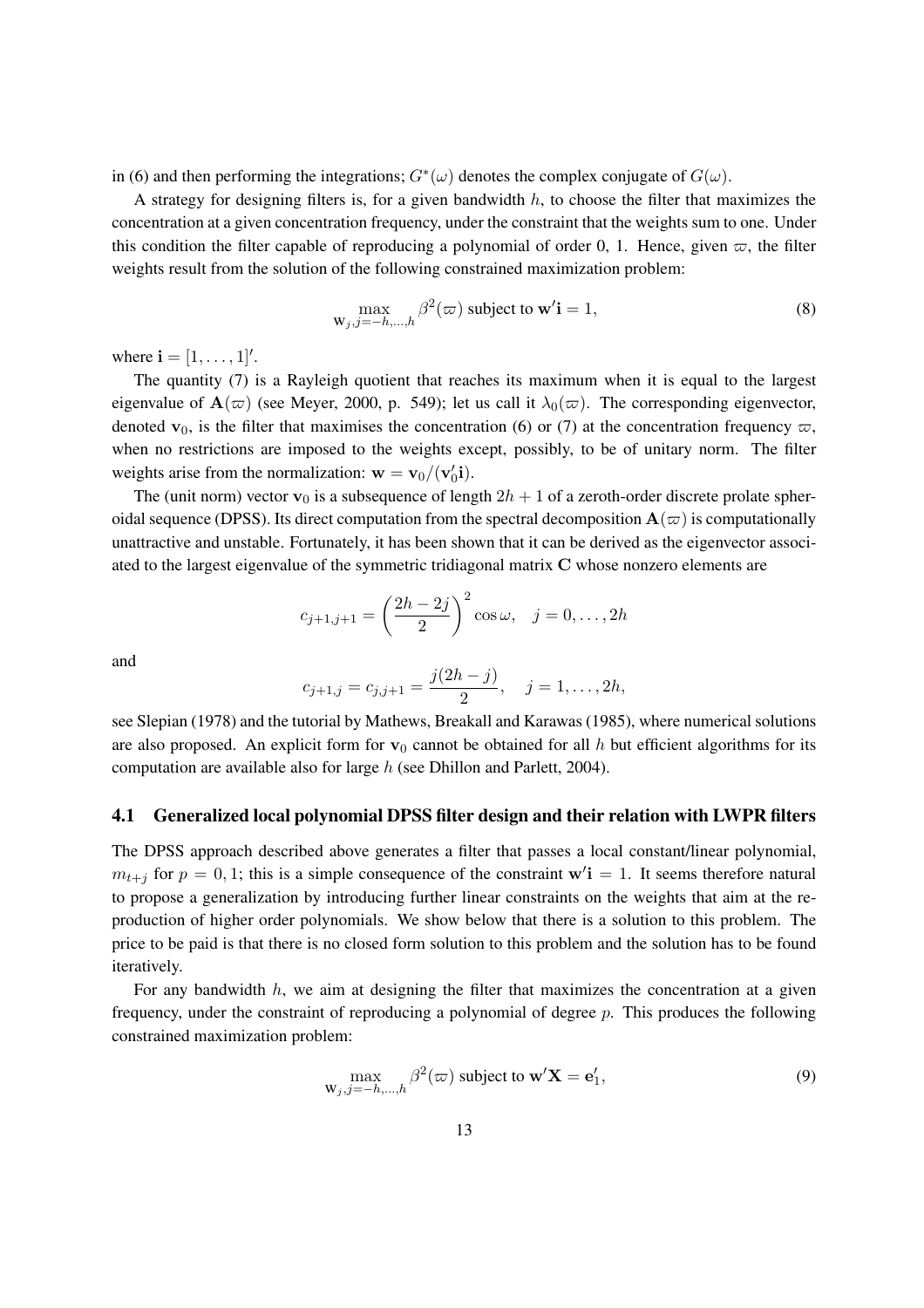Obviously, for  $X = i$ , we are back to the standard problem discussed above.

The objective function to be maximized is

$$
\phi(\mathbf{w}, \boldsymbol{\mu}) = \frac{\mathbf{w}' \mathbf{A}(\boldsymbol{\varpi}) \mathbf{w}}{\mathbf{w}' \mathbf{w}} - 2(\mathbf{w}' \mathbf{X} - \mathbf{e}'_1) \boldsymbol{\mu},
$$

where  $\mathbf{e}'_1 = [1, 0, \dots, 0]$  and  $\boldsymbol{\mu}$  is a vector of Lagrange multipliers. The first order conditions give  $\mathbf{B}(\varpi)\mathbf{w}(\mathbf{w}'\mathbf{w})^{-1} = \mathbf{X}\boldsymbol{\mu}$  and  $\mathbf{w}'\mathbf{X} = \mathbf{e}'_1$  $I_1'$ , where  $\mathbf{B}(\varpi) = \mathbf{A}(\varpi) - \beta^2(\varpi)\mathbf{I}$ . If w is an eigenvector of  $\mathbf{A}(\varpi)$ , associated to the eigenvalue  $\beta^2(\varpi)$ , then  $\mathbf{B}(\varpi)$  is singular and the first order conditions imply that  $\mu$  is the null vector, i.e. the problem collapses to the unconstrained maximization discussed above. On the other hand, if w is not an eigenvector of  $\mathbf{A}(\varpi)$ , then  $\mathbf{B}(\varpi)$  is nonsingular and its inverse  $\mathbf{B}(\varpi)^{-1}$ exists. Rearranging,  $w(w'w)^{-1} = B(\varpi)^{-1}X\mu$  and  $\mu'X'B(\varpi)^{-1}X = e'$  $\mathcal{L}_1(\mathbf{w}'\mathbf{w})^{-1}$ , the solution of (8) is the filter

$$
\mathbf{w}' = \mathbf{e}'_1 (\mathbf{X}' \mathbf{B}(\varpi)^{-1} \mathbf{X})^{-1} \mathbf{X}' \mathbf{B}(\varpi)^{-1}.
$$
 (10)

It is evident that this is an implicit solution, as  $B(\varpi)$  depends on w through  $\beta^2(\varpi)$ .

Hence, the solution can be obtained by the following iterative algorithm.

**i.** Start from a symmetric LWPR filter  $w_1$  that satisfies the polynomial reproducing constraints.

**ii.** For 
$$
r = 2, 3, ...,
$$

1. compute the concentration:

$$
\beta_r^2(\varpi) = \frac{\mathbf{w}_r' \mathbf{A}(\varpi) \mathbf{w}_1}{\mathbf{w}_r' \mathbf{w}_r};
$$

- 2. construct the matrix  $\mathbf{B}_r(\omega) = \mathbf{A}(\omega) \beta_r(\omega)^2 \mathbf{I}$ ;
- 3. update the solution

$$
\mathbf{w}'_r = \mathbf{e}'_1 (\mathbf{X}' \mathbf{B}_r (\varpi)^{-1} \mathbf{X})^{-1} \mathbf{X}' \mathbf{B}_r (\varpi)^{-1}.
$$
 (11)

**iii.** Repeat until convergence, i.e. for some r the discrepancy  $\|\mathbf{w}_r - \mathbf{w}_{r-1}\|^2$  is negligible.

We would like to point out the correspondence of (11) with the expression (3) for the LWPR filters. The weights now arise from generalized least square regression using  $B_r(\varpi)^{-1}$  en lieu of the kernel. We shall refer to  $\beta_r^2(\varpi)$  as the *restricted concentration* index. It is interpreted as the maximum concentration at the frequency  $\varpi$  that a filter reproducing a polynomial of a degree p can achieve.

The properties of the filter (11) essentially follow by those of the matrix  $\mathbf{A}(\varpi)$ , since  $\mathbf{B}_r(\varpi)$  differs from  $\mathbf{A}(\varpi)$  only for the diagonal elements. Denote  $\sigma(\mathbf{A}(\varpi)) = {\lambda_0(\varpi) > \lambda_1(\varpi) > \ldots > \lambda_{2h}(\varpi)}$ the spectrum of  $\mathbf{A}(\varpi)$ , which satisfies  $\sigma(\mathbf{A}(\varpi)) \subset (0,1)$  (Eberhard, 1973); A first result  $\mathbf{A}(\varpi)$  and  $\mathbf{B}_r(\omega)$  have the same eigenvectors:  $\mathbf{B}(\omega)\mathbf{v}_k = \mathbf{A}(\omega)\mathbf{v}_k - \beta_r^2(\omega)\mathbf{v}_k = \lambda_k(\omega)\mathbf{v}_k - \beta_r^2(\omega)\mathbf{v}_k =$  $(\lambda_k(\varpi)-\beta_r^2(\varpi))\mathbf{v}_k = \xi_k(\varpi)\mathbf{v}_k$ , where  $\xi_k(\varpi) = \lambda_k(\varpi)-\beta_r^2(\varpi)$ . Secondly, the restricted concentration  $\beta_r^2(\varpi)$  can take values ranging from the minimum to the maximum eigenvalue of  $\mathbf{A}(\varpi)$  (Meyer, 2000, p.549):

$$
\lambda_0(\varpi) > \beta_r^2(\varpi) > \lambda_{2h}(\varpi). \tag{12}
$$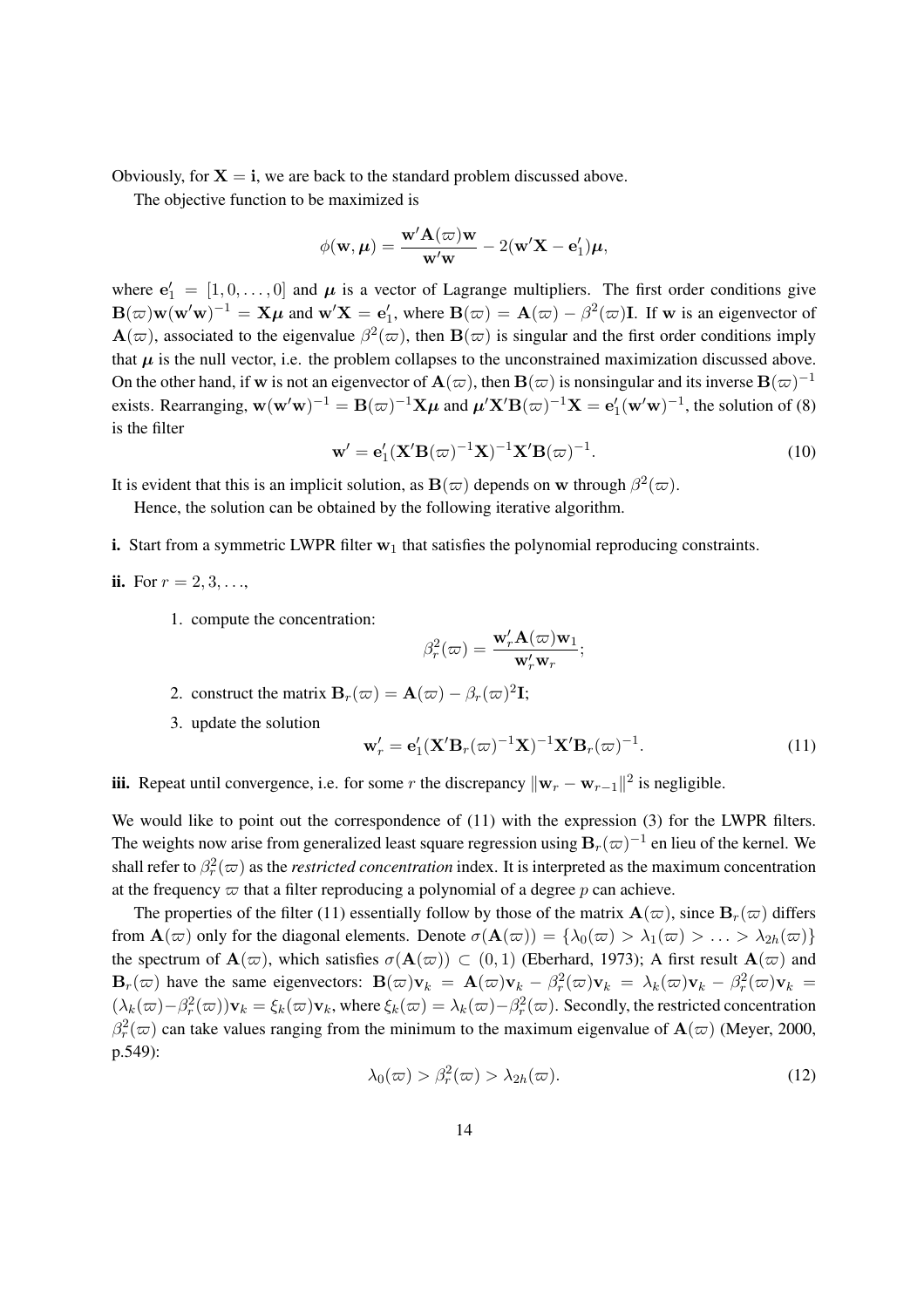We remind here that  $\lambda_k(\varpi)$  is a measure of concentration,

$$
\lambda_k(\varpi) = \frac{\mathbf{v}_k' \mathbf{A}(\varpi) \mathbf{v}_k}{\mathbf{v}_k' \mathbf{v}_k}
$$

where  $v_k$  is the corresponding eigenvector of  $A(\varpi)$  and the unit norm vector  $v_0$  is the solution of (8). The eigenvalues of  $B_r(\omega)$  are those of  $\mathbf{A}(\omega)$  shifted back of  $\beta_r^2(\omega)$ , i.e.  $\sigma(\mathbf{B}_r) = \{\xi_0(\omega) > \xi_1(\omega) > \xi_2(\omega)\}$  $\ldots > \xi_{2h}(\varpi)$ .

### **4.2 Filter design with generalized DPSS**

For the design of a generalized DPSS filter, three parameters are crucial: the bandwidth, the order of the polynomial it can reproduce without bias, p, and the concentration frequency  $\varpi$ . Henceforth we shall write DPSS( $h, p, \varpi$ ). Such a filter has associated a value of the concentration index.

The concentration frequency has often been interpreted as a genuine cutoff frequency. We will argue that this interpretation, which has been responsible for the dismissal of this approach for low-pass filter design, is unwarranted. We are going to illustrate that perhaps  $\varpi$  is better interpreted as a kernel. Indeed, this interpretation is in line with the view of DPSS filters as *convergence factors*, supported for instance by Percival and Walden (1993, p. 182). Moreover, the comparison of expression (11) with the general expression of an LWPR filter (3) reinforces such interpretation: the only way  $\varpi$  affects the shape of the filter is via the matrix  $B(\varpi)$ .

Figure 5 displays the value of percentage concentration,  $100 \times \beta^2(\varpi)$ , as a function of h and either  $\bar{P}$  (top left panel) or  $\bar{\varpi} \in (0,\pi)$  (top right panel), for the standard, i.e. locally constant/linear, DPSS filters. The value of  $\beta^2(\varpi)$  value is obtained from the first eigenvalue of the matrix  $\mathbf{A}(\varpi)$ . To enhance the interpretability of the underlying patterns, we present also the contour plots of  $100 \times \beta^2(\varpi)$  on the  $(h, \overline{P})$  plane (bottom left panel) and  $(h, \overline{\omega})$  plane (bottom right panel). For given h, the concentration is a decreasing function of  $\bar{P}$  and an increasing function of  $\varpi$ . For small periods (high concentration frequencies), and for  $\overline{P}$  < h, the DPSS filter is 100% concentrated in the desired frequency range. The concentration is poor, instead, when the concentration period (frequency) is high (small) and the bandwidth is small; the latter provides a limiting factor.

The concentration contours enable to assess the trade-off between  $h$  and the concentration frequency: to achieve a given concentration level we can decrease h, providing we increase  $\bar{P}$  along a straight line, whose intercept and slope depend on the level of  $\beta^2(\varpi)$ , or equivalently decrease  $\varpi$  along an hyperbole. A remarkable feature is indeed that the combinations of  $(h, \overline{P})$  giving the same concentration lie along straight lines, whereas the equi-concentration points describe hyperboles on the  $(h, \omega_c)$  plane. The plot also informs us that if  $h = 12$  (e.g. three years of quarterly data, so that 25 consecutive observations are used to estimate the trend), we can estimate with unit concentration fluctuations with period up to 22 time units. The concentration for  $\bar{P} = 32$  (eight years of quarterly data) is about 94%. To get a concentration equal to 1 for this concentration period a bandwidth  $h \geq 18$  would be needed.

The same considerations hold for the local quadratic/cubic DPSS filter given in (11). Figure 6 display the concentration for such filters. The major difference lies in the vertical shift of the concentration,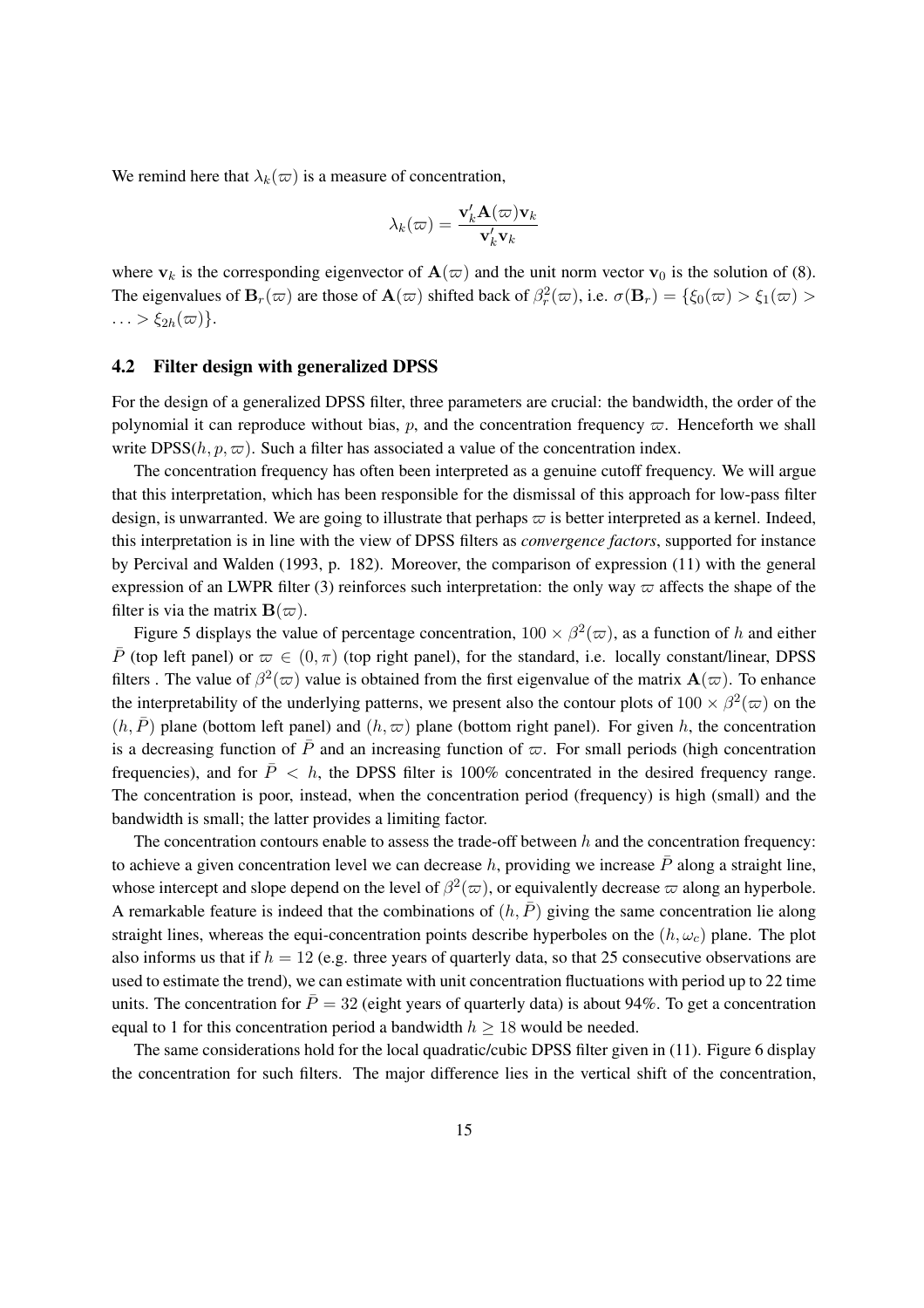Figure 5: Concentration for standard DPSS filters, as a function of the concentration period and frequency.

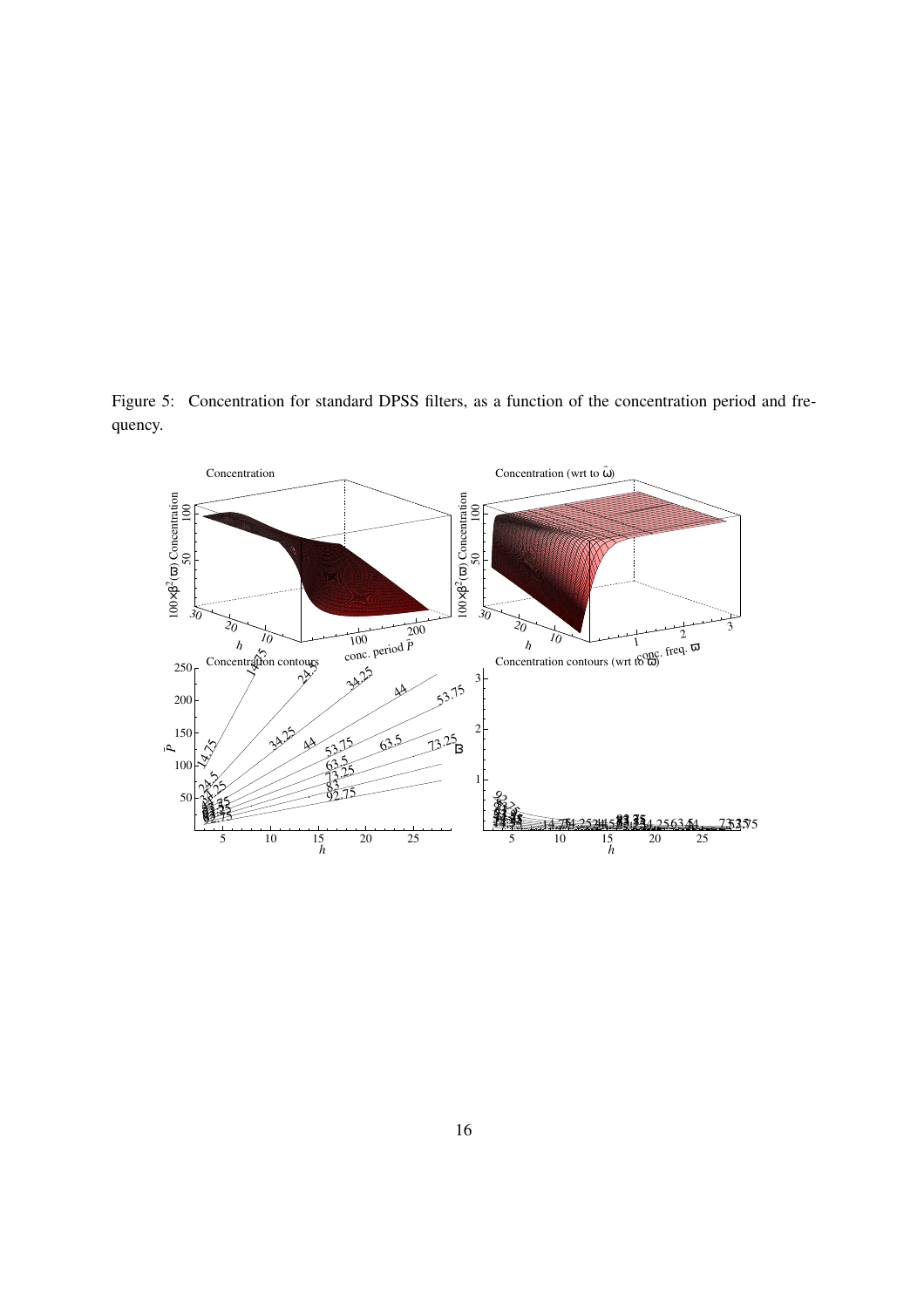

Figure 6: Concentration for cubic DPSS filters, as a function of the concentration period and frequency.

which results from the fact that, for given h and either  $\bar{P}$  or  $\bar{\varpi}$ ,  $\beta_r^2(\bar{\varpi}) \leq \beta_r^2(\bar{\varpi})$ . In other words, if we aim at designing a filter with the same concentration, but that passes a cubic, rather than linear, polynomial, we have to increase either h or  $\bar{P}$ , or both. The linear and hyperbolic patterns of the contours are present also in this case.

As we stated before, the concentration frequency is a different concept from the cutoff frequency: when  $h$  is high with respect to the concentration frequency, so that for that particular frequency we are able achieve a unit concentration, the gain of the DPSS filter will monotonically decrease from 1 to 0 in the interval  $[0, \varpi]$ . In general, the gain at the concentration frequency is smaller than 1/2.

Figure 7 illustrates this. It displays the filter weights and the gains of three DPSS(12, p,  $\pi/3$ ) filters. It is clear that the three filters, obtained for  $p = 1$  (standard case) and  $p = 3$  and 5, designed for a concentration frequency equal to  $\pi/3$ , are characterized by different cutoff frequencies, which are in turn smaller than the concentration frequency. In particular, if the order of the filter increases the localization of the weight pattern increases and the trend estimates are less smooth.

According to the same least squares design principle that was adopted for LWPR filters, the effective cutoff frequency  $\omega_c$  of any DPSS $(h, p, \varpi)$  filter is computed as the frequency at which the transfer function of the filter is equal to one half. Figure 8 presents the results of such computations; in particular, the right panel displays the contours of the cutoff period  $P_c = 2\pi/\omega_c$ , where  $\omega_c$  is the frequency at which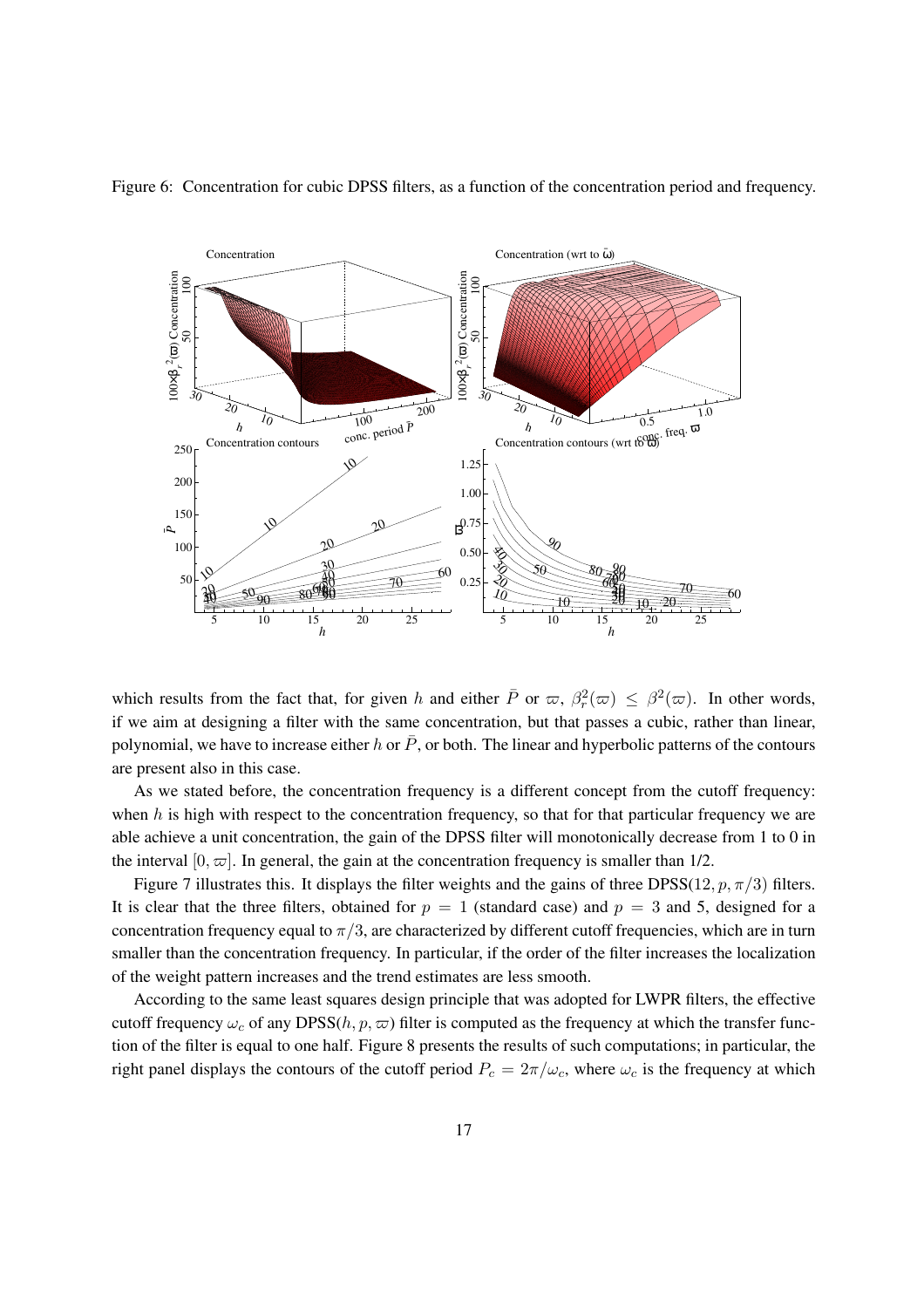Figure 7: Filter weights for generalized DPSS filters, with  $h = 12$  and  $\varpi = \pi/3$ , as a function of the order of the polynomial p.

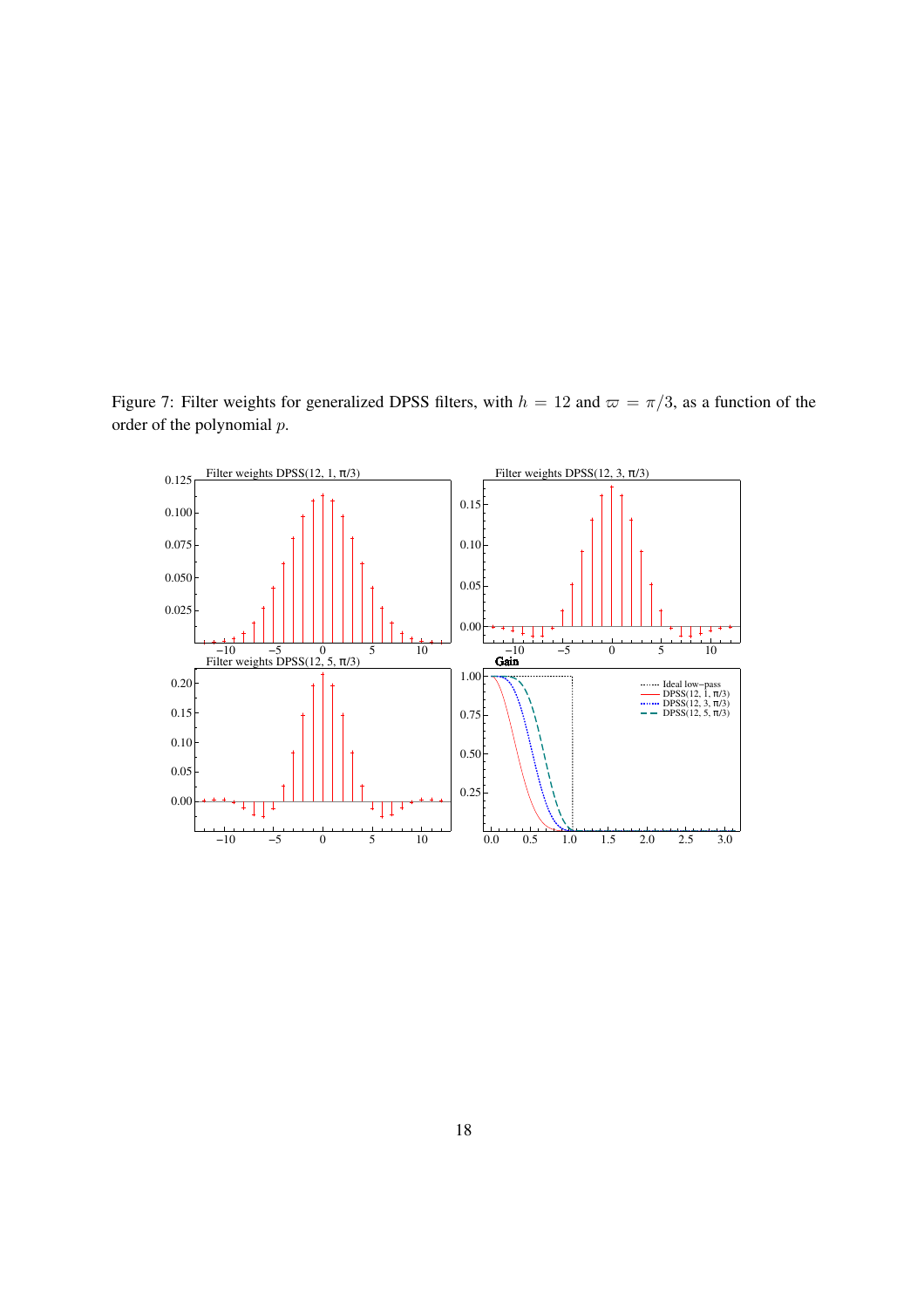the gain of the filter equals 1/2, in the standard DPSS case  $(p = 0, 1)$ , as a function of the bandwidth (horizontal axis) and the concentration period (vertical axis). For convenience, we overlay the contours of  $100 \times \beta^2(\varpi)$ , arising from the same  $(h, \bar{P})$  combination (see also figure 5). The plot provides the pairs  $(h, \overline{P})$  that produce the same cutoff period. For instance, to have a cutoff of 26 quarters (6 years and a half) we could choose a large  $\bar{P}$  and a small bandwidth or a large h and a small  $\bar{P}$ . The first solution would however provide a poor concentration, e.g. not greater than 20%. The second solution would provide a filter with excellent properties (100% concentration), but more demanding in terms of data points required to estimate the signal (and more difficult to adapt at the extreme of the sample period).

The right panel displays the relationship between the cutoff period  $P_c$  and the bandwidth for the case  $p = 0, 1$ ; the different curves correspond to different values of  $\overline{P}$ ; the relationship is nonlinear, but we may appreciate the fact that as  $\bar{P}$  increases the curves converge to a straight line that correspond to the Macaulay LWPR filter with the same bandwidth and  $p = 0, 1$ . In other words, for a fixed bandwidth, if we let  $\bar{P}(\varpi)$  increase (decrease), the cutoff period (frequency) increases (decreases) up to an upper limit, which is the value of the cutoff period for the local linear Macaulay filter.

This finding actually generalizes to any order p. In general, for a given h the limiting DPSS(h, p,  $\varpi$ ) filter as  $\varpi$  decreases, is the LWPR(h, p, Macaulay) filter. This is illustrated in the same plot by the dashed line which refers to the local cubic Maculay filter (see also figure 2) and is already coincident with the bandwidth-cutoff period relationship for the DPSS(h, 3,  $\pi/60$ ) filter. Another conclusion that we draw from the graph is that the generalized DPSS approach can reveal itself more flexible for the design of band-pass filters, with respect to the LWPR approach. In particular the concentration frequency, or period, can be seen as a device that is responsible for the continuous adaptation of the kernel of the local polynomial fit.

### **5 Concluding remarks**

The paper has first aimed at characterizing local polynomial filters as low-pass filters, by investigating the relationship between the cutoff frequency and the three ingredients of the design: the bandwidth, the order of the polynomial, and the kernel. The conclusions of this investigation provide guidance over the choice of the three parameters for designing a low-pass filter with a particular cutoff frequency. They also point out that the strategy of designing a band-pass filter (e.g. for isolating the business cycle fluctuations) by subtracting two low-pass filters using the same bandwidth, kernel and polynomial order is unfeasible, as at least one of the elements has to change.

Secondly, the paper has proposed a generalized DPSS filter design approach that depends on three parameters: the bandwidth, the order of the polynomial that is reproduced by the filter, and the concentration frequency. The paper has investigated how this three parameters can be combined so as to design a low-pass filter with a preassigned cutoff frequency. The overall conclusion is that the DPSS filters have more flexibility and can provide a more coherent design for band-pass filtering. The preferred strategy would be to contrast two DPSS low-pass filters using the same bandwidth and polynomial order, but different concentration frequencies.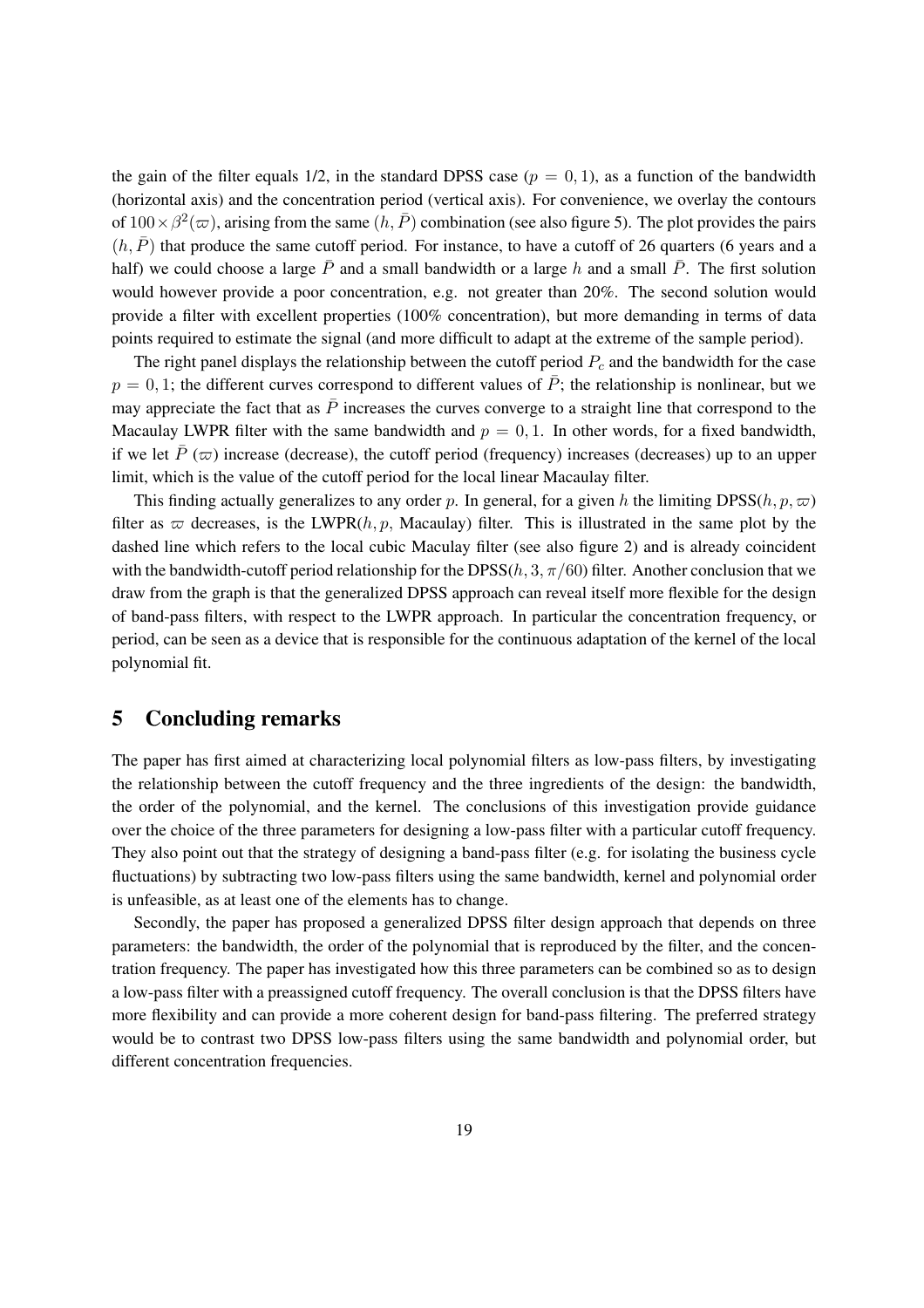Figure 8: DPSS( $h, p, \varpi$ ) filters. Contour plots of the cutoff period  $P_c = 2\pi/\omega_c$  as a function of the bandwidth h, and the concentration period (left panel, case  $p = 0, 1$ ). Cutoff period as a function of bandwidth for different values of  $\bar{P}$  (rigth panel).

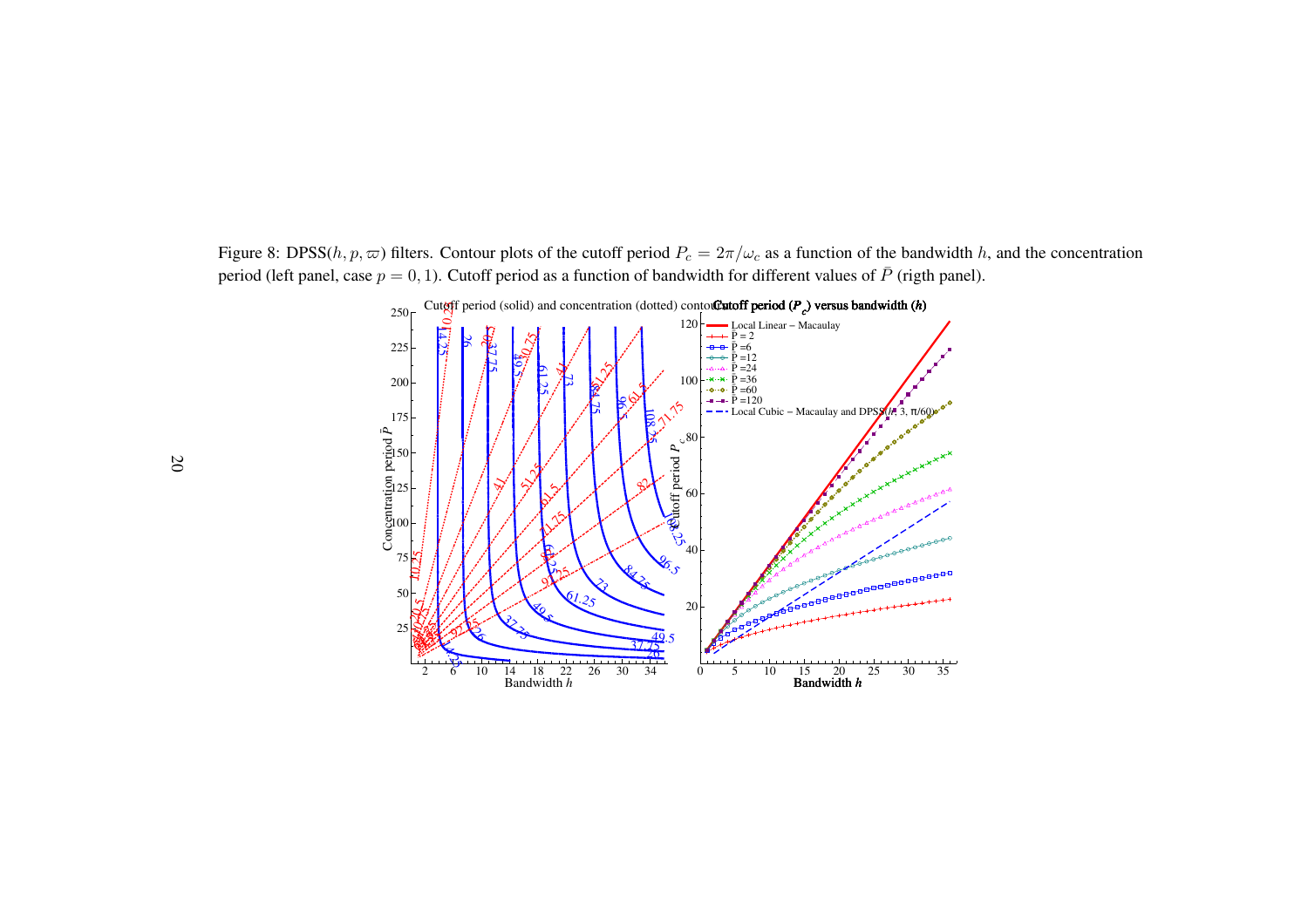### **References**

Anderson T.W. (1971), *The Statistical Analysis of Time Series*, Wiley.

- Baxter, M., King, R.G. (1999). Measuring Business Cycles: Approximate Band-Pass Filters for Economic Time Series. *The Review of Economics and Statistics*, 81, 575593.
- Behrens R.T. (1994), Signal Processing Applications of Oblique Projection Operators, *IEEE Transactions on Signal Processing*, 42, 6, 1413-1424.
- Christiano L.J., Fitzgerald T.J., (2003), The band pass filter, *International Economic Review*, 44, 435-465.
- Cleveland W.S. (1979). Robust Locally Weighted Regression and Smoothing Scatterplots, *Journal of the American Statistical Society*, 74, 368, 829-836.
- Cleveland W.S., Cleveland R.B, McRae J.E., Terpenning I., (1990). STL: A Seasonal-Trend Decomposition Procedure Based on Loess (with Discussion), *Journal of Official Statistics*, 6, 3-73.
- Cleveland W.S. and Loader C.L. (1996). Smoothing by Local Regression: Principles and Methods. In W. Härdle and M. G. Schimek, editors, *Statistical Theory and Computational Aspects of Smoothing*, 1049. Springer, New York.
- Dhillon I.S., Parlett B.N. (2004), Multiple Representations to Compute Orthogonal Eigenvectors of Symmetric Tridiagonal Matrices, *Linear Algebra and its Applications*, 387, 1-28.
- Eberhard A. (1973), An Optimal Discrete Window for the Calculation of Power Spectra, *IEEE Transactions on Audio and Electroacoustics*, 21, 1, 37-43.
- Epanechnikov V.A. (1969), Nonparametric Estimation of a Multivariate Probability Density, *Theory of Probability and Applications*, 14, 153-158.
- Fan J. and Gjibels I. (1996). *Local Polynomial Modelling and its Applications*, Springer.
- Fan J. and Yao Q. (2005). *Nonlinear Time Series. Nonparametric and Parametric Methods*, Chapman and Hall, New York.
- Findley, D.F., Monsell, B.C., Bell, W.R., Otto, M.C., Chen B. (1998). New Capabilities and Methods of the X12-ARIMA Seasonal Adjustment Program, *Journal of Business and Economic Statistics*, 16, 2.
- Härdle, W. (1990), *Applied Nonparametric Regression*, Econometric Society Mopnographs, Cambridge University Press, Cambridge U.K.
- Hastie T.J and Tibshirani R.J. (1990). *Generalized Additive Models*, Chapman and Hall, London.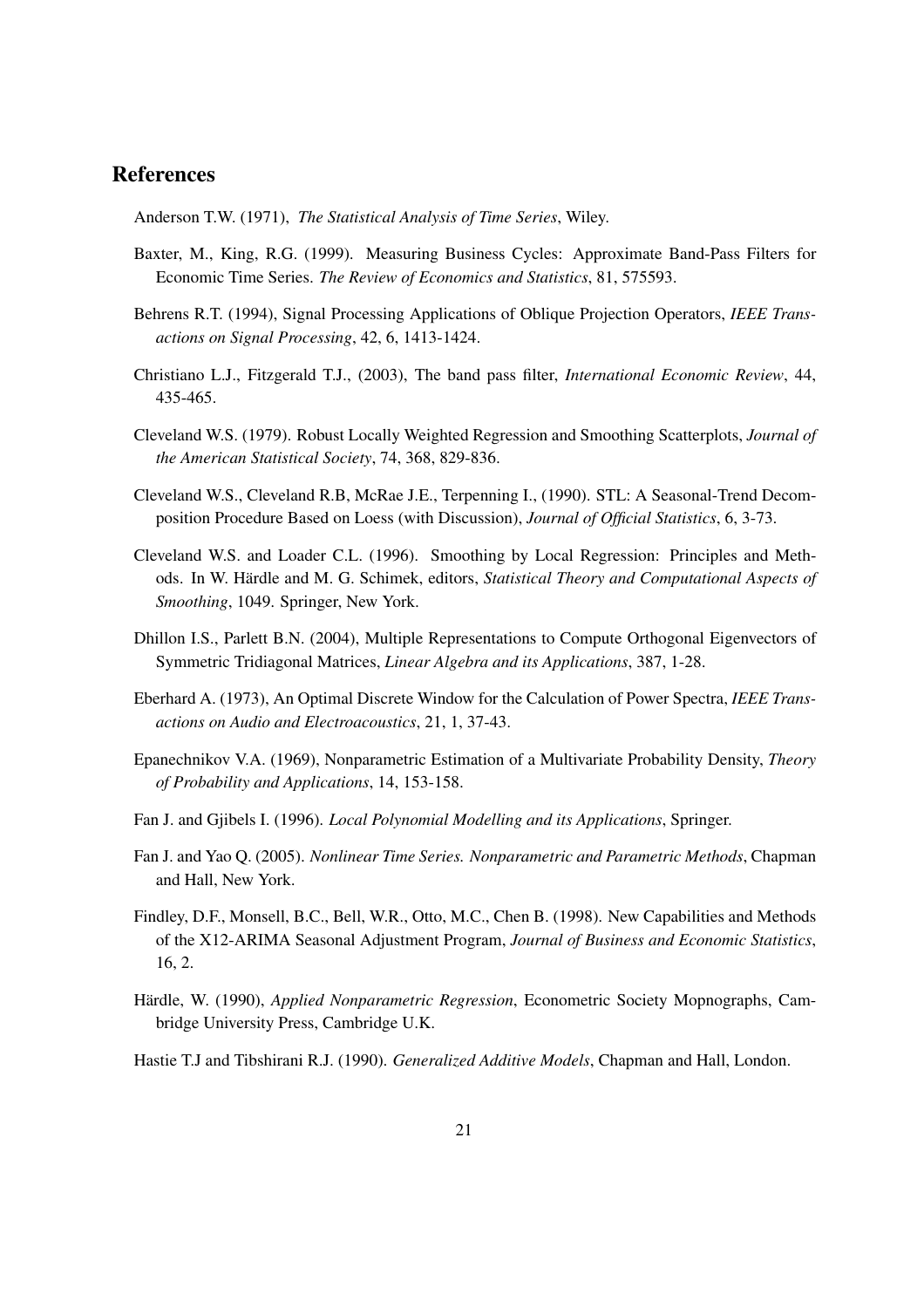- Henderson R. (1916), Note on Graduation by Adjusted Average, *Transaction of the Actuarial Society of America*, 17, 43-48.
- Kendall M. G. (1973). *Time Series*, Oxford University Press, Oxford.
- Kendall M., Stuart, A., and Ord, J.K. (1983). *The Advanced Theory of Statistics*, Vol 3. C. Griffin.
- Kenny P.B., and Durbin J. (1982). Local Trend Estimation and Seasonal Adjustment of Economic and Social Time Series, *Journal of the Royal Statistical Society A*, 145, I, 1-41.
- Ladiray, D. and Quenneville, B. (2001). *Seasonal Adjustment with the X-11 Method* (Lecture Notes in Statistics), Springer-Verlag, New York.
- Landau H.J., Pollak H.O. (1961), Prolate Spheroidal Wave Functions, Fourier Analysis and Uncertainty, II, *The Bell System Technical Journal*, 40, 65-84.
- Landau H.J., Pollak H.O. (1962), Prolate Spheroidal Wave Functions, Fourier Analysis and Uncertainty, III, *The Bell System Technical Journal*, 41, 1295-1336.
- Loader, C. (1999). *Local Regression and Likelihood*. Springer-Verlag, New York
- Lii K.S., Rosenblatt M. (2008), Prolate spheroidal spectral estimates, *Statistics and Probability Letters*, 78, 11, 1339-1348.
- Macaulay F.R. (1931), *The Smoothing of Time Series*, NBER.
- Mathews J.D., Breakall J.K., Karawas G.D. (1994), The Discrete Prolate Spheroidal Filter as a Digital Signal Processing Tool, *IEEE Transactions on Acoustics, Speech and Signal Processing*, 33, 6, 1471-1478.
- Meyer C.D., (2000), *Matrix Analysis and Applied Linear Algebra*, SIAM.
- Musgrave J. (1964). A Set of End Weights to End All End Weights. Working paper. Census Bureau, Washington.
- Nadaraya, E.A. (1964). On estimating regression, *Theory of Probability and its Applications*, 10, 186-190.
- Papoulis A., Bertran M.S. (1970), Digital Filtering and Prolate Functions, *IEEE Transactions on Circuit Theory*, 19, 6, 674-681.
- Percival D., Walden A. (1993). *Spectral Analysis for Physical Applications*. Cambridge University Press.
- Proietti T., Luati A. (2008), Real Time Estimation in Local Polynomial Regression, *Annals of Applied Statistics*, 2, 4, 1523-1553.